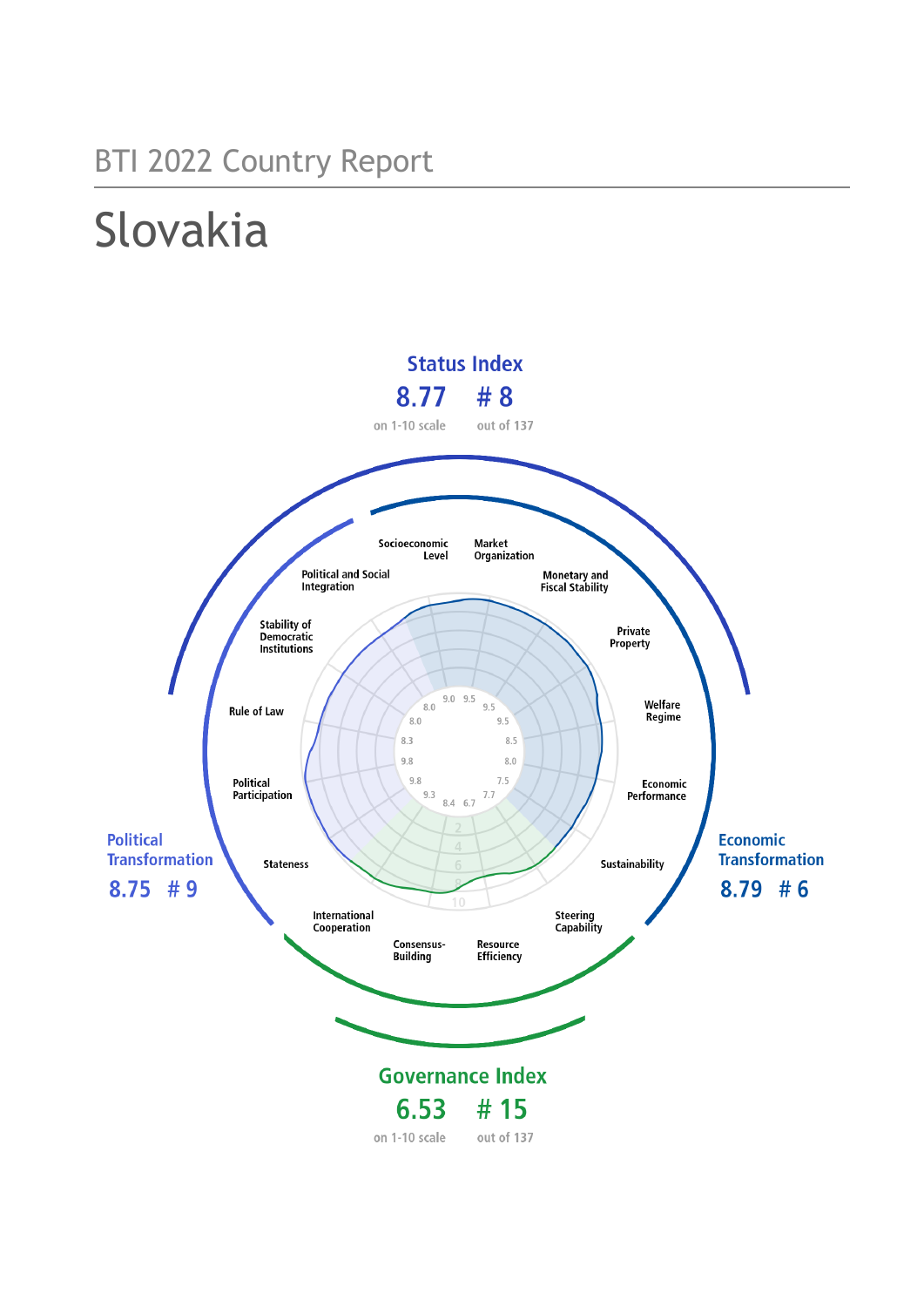This report is part of the **Bertelsmann Stiftung's Transformation Index (BTI) 2022**. It covers the period from February 1, 2019 to January 31, 2021. The BTI assesses the transformation toward democracy and a market economy as well as the quality of governance in 137 countries. More on the BTI at [https://www.bti-project.org.](http://www.bti-project.org/)

Please cite as follows: Bertelsmann Stiftung, BTI 2022 Country Report — Slovakia. Gütersloh: Bertelsmann Stiftung, 2022.

This work is licensed under a **Creative Commons Attribution 4.0 International License**.

#### **Contact**

Bertelsmann Stiftung Carl-Bertelsmann-Strasse 256 33111 Gütersloh Germany

**Sabine Donner** Phone +49 5241 81 81501 sabine.donner@bertelsmann-stiftung.de

**Hauke Hartmann** Phone +49 5241 81 81389 hauke.hartmann@bertelsmann-stiftung.de

**Claudia Härterich** Phone +49 5241 81 81263 claudia.haerterich@bertelsmann-stiftung.de

#### **Sabine Steinkamp** Phone +49 5241 81 81507 sabine.steinkamp@bertelsmann-stiftung.de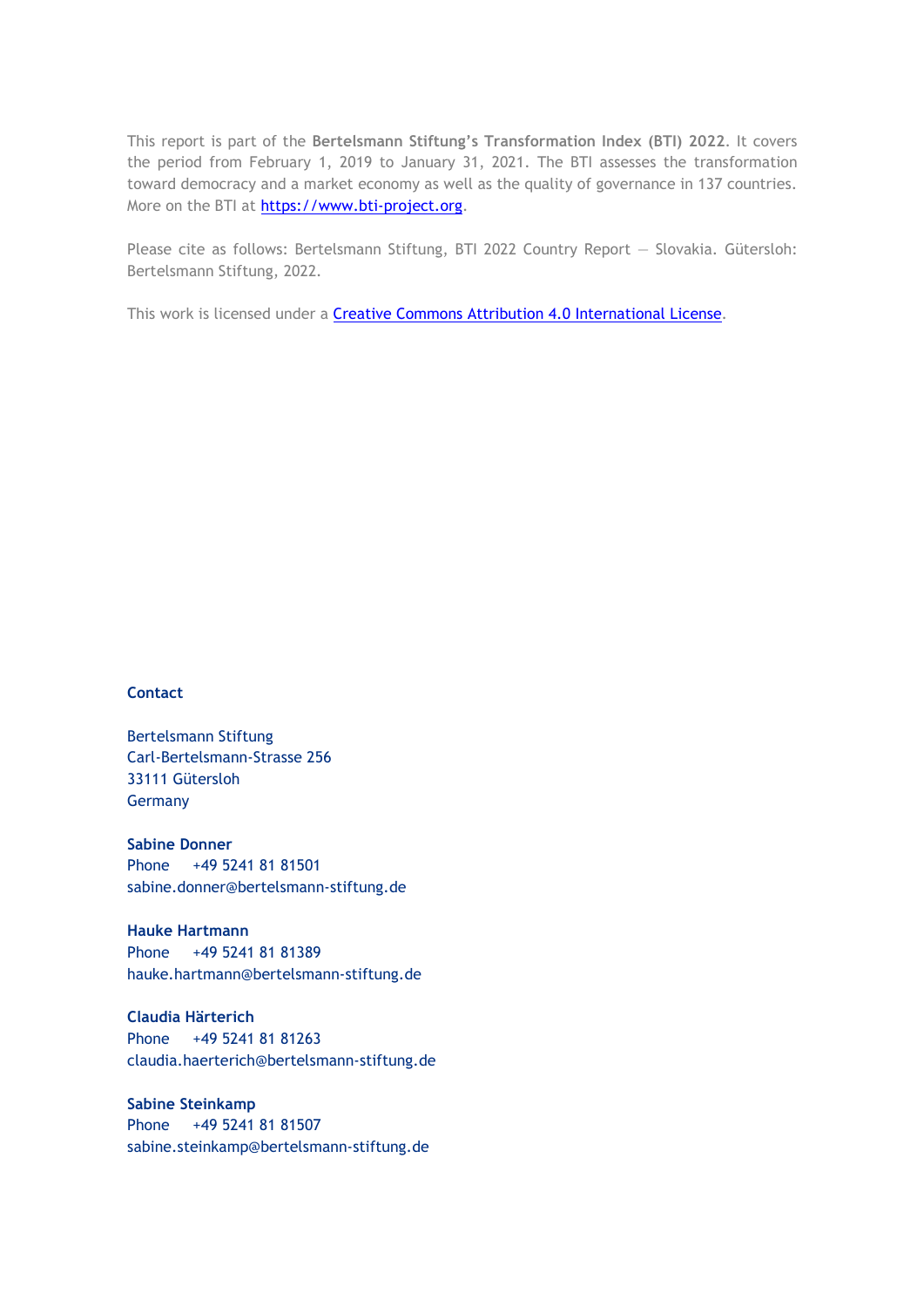#### **Key Indicators**

| Population               | M      | 5.5  | HDI                            | 0.860 | GDP p.c., PPP $\ S$          | 31832 |
|--------------------------|--------|------|--------------------------------|-------|------------------------------|-------|
| Pop. growth <sup>1</sup> | % p.a. | 0.1  | HDI rank of 189                | 39    | Gini Index                   | 25.0  |
| Life expectancy          | vears  | 77.5 | UN Education Index             | 0.826 | Poverty <sup>3</sup><br>$\%$ | 1.0   |
| Urban population %       |        | 53.8 | Gender inequality <sup>2</sup> | 0.191 | Aid per capita $\sqrt{5}$    |       |
|                          |        |      |                                |       |                              |       |

Sources (as of December 2021): The World Bank, World Development Indicators 2021 | UNDP, Human Development Report 2020. Footnotes: (1) Average annual growth rate. (2) Gender Inequality Index (GII). (3) Percentage of population living on less than \$3.20 a day at 2011 international prices.

## Executive Summary

The economic and political developments in Slovakia at the beginning of the review period were highly dependent on the Smer-SD party and its leaders Robert Fico and Peter Pellegrini, who were attempting to strike a balance between meeting the demands of Western partners and the domestic electorate, between fiscal consolidation and fiscal populism, and between large multinationals and domestic oligarchs. In the post-EU accession era, Smer-SD had won three consecutive electoral terms. However, the February 2018 murders of journalist Ján Kuciak and his fiancée ultimately led to the end of Smer-SD rule. Kuciak had investigated corruption in high politics and Italian mafia activities in Slovakia, disclosing the penetration of state structures by corruption. At the same time, allegations of office abuse and bribes continued to be inadequately investigated and prosecuted, which created further public frustration and distrust. Mobilization of citizens angry with Smer-SD's corrupt governance resulted in a change in government through the February 2020 elections and the 2019 presidential elections. The government under Prime Minister Peter Pellegrini (then Smer-SD) who replaced Fico in 2018 was ineffective in dealing with corruption or the loss of integrity.

The political consequences of the murder continued to influence politics, including municipal, presidential, European and parliamentary elections that took place during the review period. Public dissatisfaction with pervasive corruption led to Zuzana Čaputová's victory in the presidential elections in March 2019. She was the candidate of the newly founded (2017) social liberal and pro-European party, Progressive Slovakia. Several other parties supported her to be the first female president in Slovakia. Čaputová previously worked as a lawyer and activist for the NGO-watchdog VIA IURIS.

Mobilization of citizens angry with Smer-SD's corrupt governance resulted in the change of government through the elections in February 2020. Igor Matovič, the founder and leader of Ordinary People and Independent Personalities (OĽaNO), won elections on an anti-corruption stance. Since 2010 he has established himself as an outstanding and convincing critic of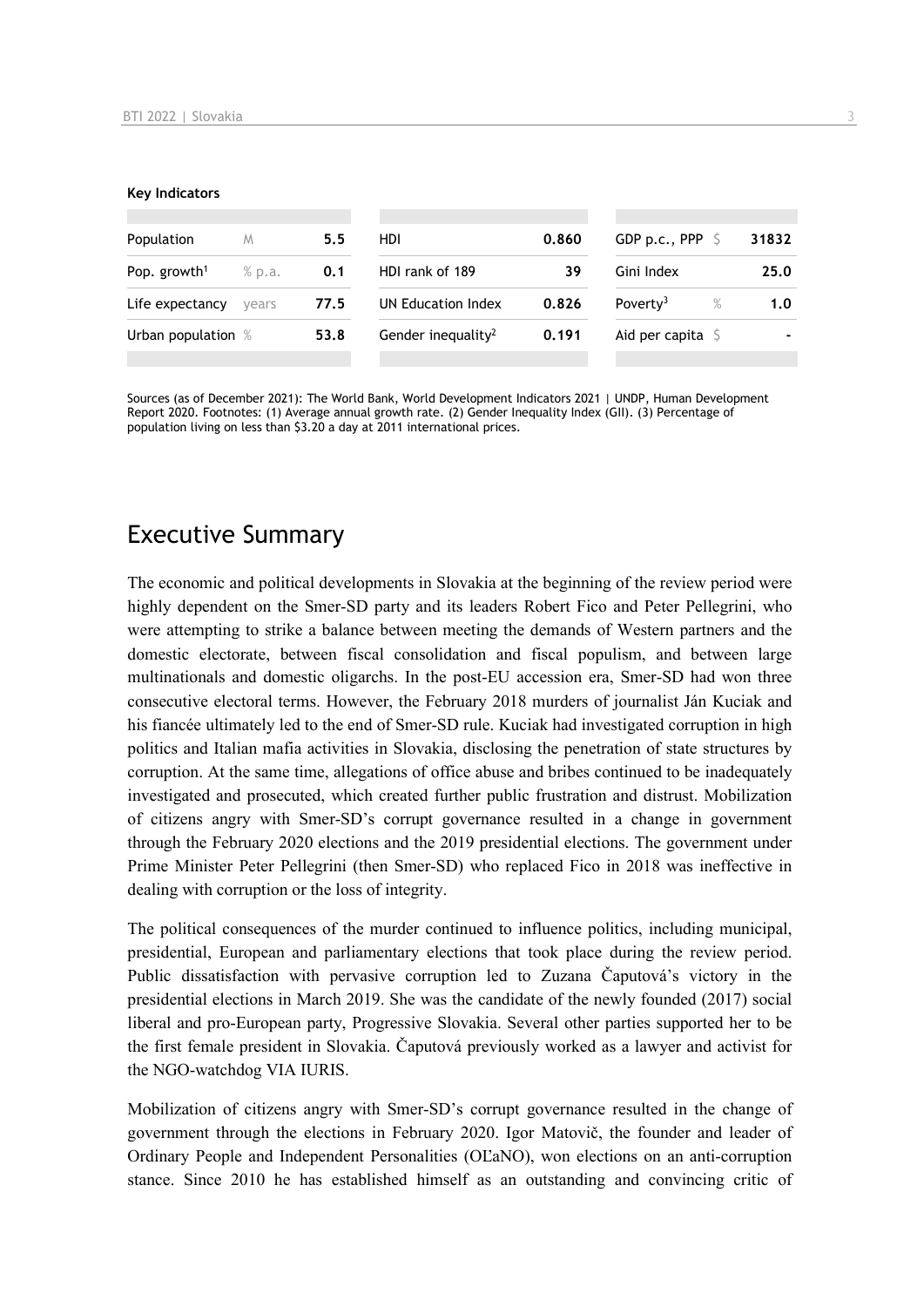corruption, and he seized the opportunity created by broad anti-corruption protests and sentiments, winning 25% of the popular vote. OĽaNO rejects traditional, "establishment" parties on the left and right and strongly favors populist rhetoric over a programmatic approach. Its rhetoric is flexible, responding to shifts in public moods and following social media drives. Matovič formed a governing coalition with three other parties: We are Family (Sme Rodina), a socially conservative Eurosceptic party; Freedom and Solidarity (SaS), an economically liberal and libertarian party; and For the People (Za ľudí), a center-right, liberal-conservative party founded by the former president Andrej Kiska.

The record of the new Matovič government is mixed. On the one hand, the government prepared a comprehensive program with clear priorities and the impressive National Reform Program 2020. Its main goals reflect the EC and OECD recommendations and Slovakia's international commitments. The most visible progress occurred in justice and anti-corruption policies. Moreover, an ongoing investigation and prosecution of organized crime, which encompasses top corrupt judges and police officers, former politicians, and oligarchs, is underway. On the other hand, the new prime minister has damaged the image of democratic and responsible government through his unpredictable political communication, repeatedly insulting not only the opposition but also his coalition partners, experts, media, NGOs and citizens. More importantly, because of pandemic-related measures, Slovakia's firmly established image as a fiscally responsible country has been damaged, as the 2020 and 2021 budgets are not in line with EU recommendations. The outbreak of the COVID-19 pandemic and the global crisis pushed the country into a recession in 2020 due to a contraction in investments, low foreign demand and a sharp drop in private consumption. According to Slovak National Bank, the economy is unlikely to return to its precrisis level before 2022. The pandemic exacerbated the deficit, due to weak tax revenues and social contributions, and fiscal measures taken to cushion the effects of the crisis.

While in spring 2020 Slovakia successfully minimized the number of cases of COVID-19, by autumn the country faced one of the highest increases of COVID-19-related deaths in the world. Support for Prime Minister Matovič and his OĽaNO party dramatically declined because of a lack of a stable electorate, and because of Matovič's political style, way of communication and chaotic performance. In sum, Slovakia has gained a very different image over the review period, highlighting the poor state of the health care, lack of medical staff, controversies between the national government and municipalities, and the neglect of democracy (encompassing human rights and the rule of law) by the executive in particular, including steps to strengthen the executive at the expense of parliament.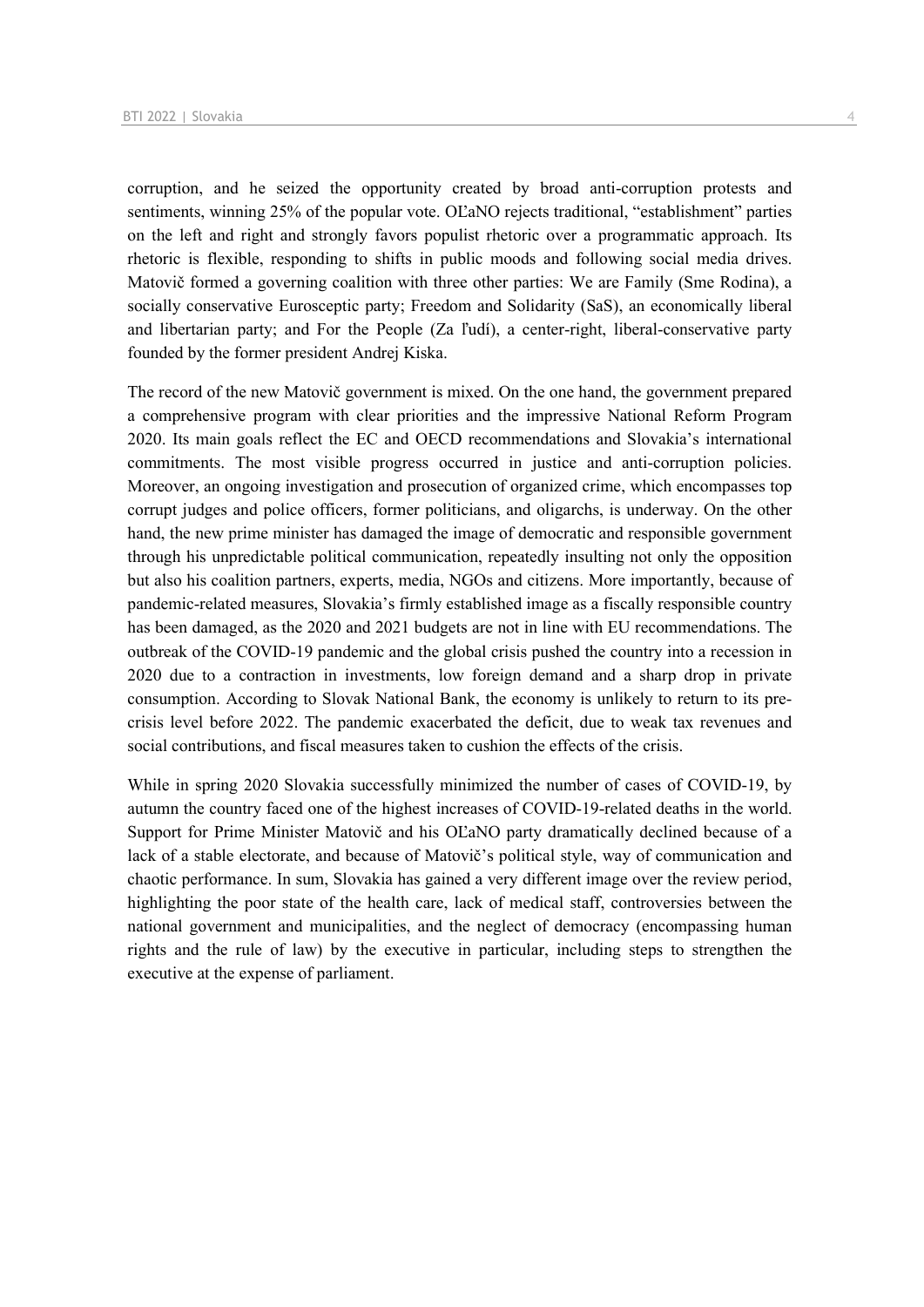## History and Characteristics of Transformation

After the dissolution of the Czech and Slovak Federal Republic (Czechoslovakia) in 1993, the independent Slovak Republic deviated from the liberal path of democratic consolidation. From 1992 to 1998, with a brief pause in 1994, the country's prime minister was Vladimír Mečiar, whose semi-autocratic rule led to the exclusion of Slovakia from the first negotiation round with the European Union in December 1997. Slovakia was accepted into NATO only in 2004, unlike the three neighboring Visegrád countries which entered NATO in 1999. The Mečiar government (1994 - 1998) was embroiled in a sharp conflict with opposition parties, the president, independent media, NGOs, ethnic minority representatives and churches. Norms of rule of law were openly violated. Some constitutional principles and decisions by the Constitutional Court were disregarded. Slovak society suffered from extreme polarization between advocates and opponents of liberal democracy.

In the 1998 parliamentary elections, previously highly fragmented political opposition and civil society initiatives mobilized democratically oriented citizens and created a broad-based anti-Mečiar alliance to stop the continuation of the semi-authoritarian regime. The resulting victory for democratic forces underscored Slovaks' commitment to constitutional liberal democracy and international recognition, and the country again embarked on a path toward integration, democratic consolidation and pro-market reforms. The first post-Mečiar government (1998 – 2002), led by Mikuláš Dzurinda, launched a renewed pro-Western foreign policy agenda focusing on membership in NATO, the European Union and the OECD, as well as on gaining broader international credibility. After the 2002 elections, the second Dzurinda's government introduced major structural reforms closely linked to ideas derived from the so-called Washington Consensus, such as introducing a flat tax system, reforming the pension and health care systems, creating incentives for foreign investors, and welfare state retrenchment. The reformist political and societal forces (political parties, NGOs, think tanks, independent experts and public intellectuals) maintained dominating positions over the anti-reformist veto players. Due to these reforms and a massive inflow of foreign investment, Slovakia has experienced unprecedented economic growth since 2006. However, public dissatisfaction with the state of health care, with some aspects of social policy and the implemented labor code reform, led to a complete change of party composition in the government following the 2006 elections. The ideologically heterogeneous coalition government composed of the left-wing Smer-SD and national-populist authoritarian parties, the Slovak National Party (SNS) and the People's Party – Movement for a Democratic Slovakia (ĽS-HZDS) raised doubts about the course of the country's development. Nevertheless, the first Fico government maintained the previous government's main economic priority (i.e., meeting the economic criteria for adopting the euro on January 1, 2009). Given this goal, the government pursued sound fiscal and monetary policies during the first half of its term. However, since the 2009 global crisis, Fico has increased the role of the state in the economy through minor changes, and as a result, the budget deficit has increased. Meanwhile, the government failed to properly address the major social challenge,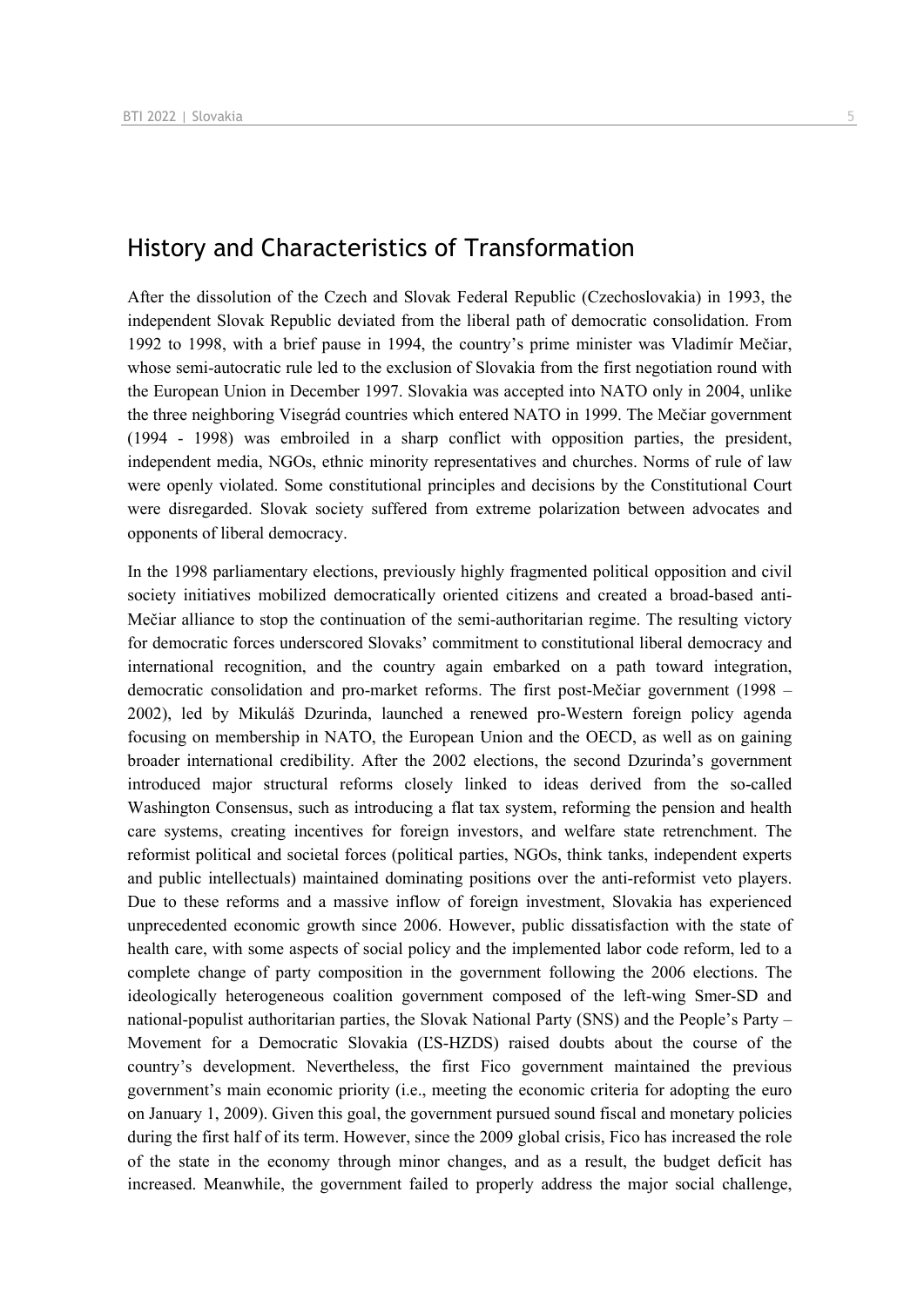increasing unemployment. Welfare policies were not systematic and mostly included one-time direct payments. Fico showed less respect for media freedom, civil society, and democratic institutions in general, neglecting to pursue anti-discrimination and anti-corruption measures.

The 2010 elections brought the center-right parties back into government as the public reacted to corruption, party cronyism and the poor performance of the previous government. A center-right coalition government headed by Iveta Radičová (Slovak Democratic and Christian Union – Democratic Party) included the Christian Democratic Movement (KDH) and two new parties, the liberal Freedom and Solidarity (SaS), and a newly formed Slovak-Hungarian Most-Híd. Radičová's government, however, collapsed due to an intra-coalition disagreement over the European Financial Stability Facility (EFSF), which was strongly opposed by SaS. The government lost a parliamentary vote of confidence in October 2011. The performance of Radičová's government left a rather ambiguous impression. In its short time in office, it passed several important legislative changes, including the requirement that all contracts involving public funds be published on the internet (making the validity of these contracts conditional on publication), a new system for the selection of judges, changes to the Press Act, and amendments to the Labor Code to make it easier to hire and fire employees. The quality of democracy improved under Radičová's government due to the involvement of dynamic civil society actors, watchdog organizations and the media.

A corruption scandal between 2005 and 2006, the details of which were disclosed in 2011, led to "Gorilla protests" in 2012. Center-right voters became alienated and were demotivated. Smer-SD won a sweeping victory in the early 2012 parliamentary elections, winning 83 seats in the 150 seat parliament. The second Fico government lacked transparency and had done little to improve anti-corruption measures and economic development. After the 2016 parliamentary elections, Fico was reappointed prime minister. However, this time, the elections produced a fragmented parliament with eight parties, and forming a stable government based on programmatic and ideological compatibility that would last until the next scheduled elections looked almost impossible. Fico had to accept three other parties as new coalition partners. Two of them belonged to the center-right (Most-Híd and Sieť). The third partner, SNS, stemmed from the radical nationalist wing, but had moderated its program before the elections and excluded some of its discredited leaders (e.g., former chairman Ján Slota). The ruling coalition of "strange bedfellows" included Smer-SD (national populists with left-leaning rhetoric), radical nationalists and center-right politicians. The coalition included parties representing the two sides of the Slovak-Hungarian ethnic cleavage, who shared complicated historic relations. This left the coalition very fragile. However, it was only after the murder of investigative journalist and subsequent large-scale protests that the controversial long-standing Prime Minister Robert Fico stood down. Peter Pellegrini (Smer-SD) replaced Fico but failed to strengthen democracy and the rule of law.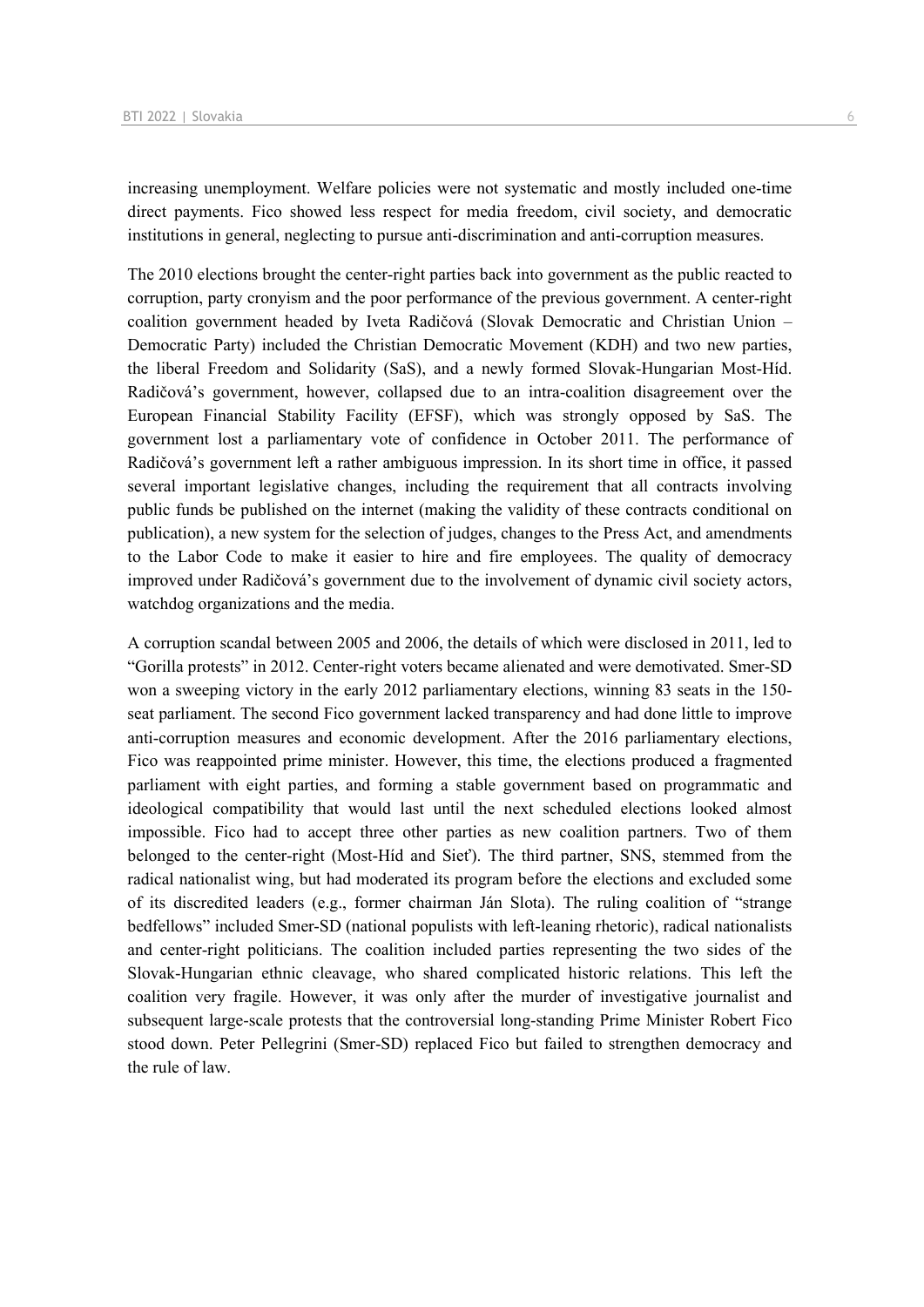The BTI combines text analysis and numerical assessments. The score for each question is provided below its respective title. The scale ranges from 1 (worst) to 10 (best).

## Transformation Status

## I. Political Transformation

#### **1 | Stateness**

The Slovak Republic has an unchallenged monopoly on the use of force throughout the country.

All citizens enjoy the same human rights and civil liberties, and the majority of the population acknowledges the legitimacy of the state. The loyalty of ethnic Hungarians living in Slovakia has been a sensitive political issue, as nationalist groups on both sides perceive the history of their coexistence as loaded with unjust and acculturation policies. The volatility of borders between the former Czechoslovakia and Hungary in the 20th century has enhanced such a perception. However, Slovak-Hungarian relations have calmed in recent years, even if the subsequent Orbán governments occasionally exploit the Hungarian "national question," and adopt policies which interfere in the politics of neighboring countries (e.g., granting citizenship to ethnic Hungarians living abroad). This fragile situation did not substantially change after the 2020 elections, even though no ethnic Hungarian parties entered the parliament. At the local level, there were no ethnically motivated political conflicts; these had occurred in the past.

#### **Question** Score

Monopoly on the use of force 10  $\frac{22}{2}$  10  $^{206}$ 

 $-22$  10

 $\frac{106}{10}$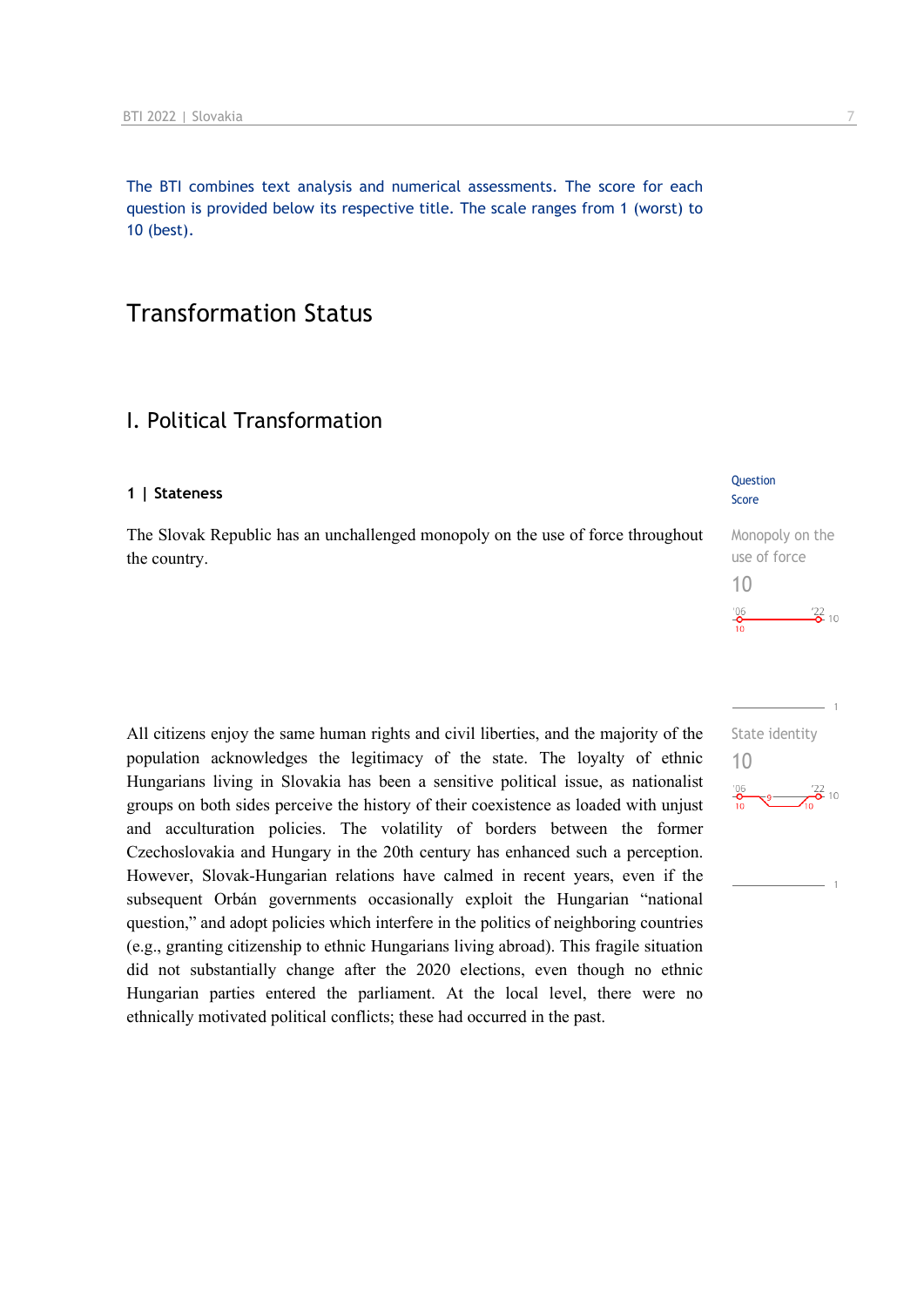According to the constitution, the "state is not linked to any religion." However, the church has not been fully separated from the state, as it receives funding from the state budget. The state fully finances the salaries of priests and subsidizes central church offices, building maintenance and church schools. After the 2020 elections, the role of the church may increase as many Catholic activists entered parliament on OĽaNO, Sme rodina (We are Family) and Kotlebovci-ĽSNS party lists. Thanks to NGOs resistance, media criticism and Freedom and Solidarity (SaS) initiative, an amendment of the abortion law was not passed, but member of parliament Anna Záborská from Christian Union (faction inside OĽaNO), who proposed the amendment, promised to submit it again in six months.

The state's administrative structure functions throughout the entire territory, and the state extracts and allocates state resources on a broad basis. Administrative tasks are conducted in part by local state administrative institutions, and in part by the regional and local municipalities. They have separated and shared competencies, which also determine principles of coordination on specific matters such as territorial planning and emergency situations. The situation in the self-built segregated Roma settlements, where the state administration is failing to provide full access to basic infrastructure (e.g., water, sewerage and electricity), is not optimal, and only a few municipalities have implemented effective policies (e.g., loans and subsidies to help Roma citizens build their own new homes with full access to basic infrastructure). Despite these persistent shortcomings, the COVID-19 pandemic did not worsen access to basic services in Roma settlements for an extended period. No services in basic infrastructure were disrupted during the pandemic.

#### **2 | Political Participation**

Elections are free and fair and are held without any significant restrictions. Slovakia's unicameral parliament is elected under a proportional electoral system in a single nationwide constituency with a 5% threshold. However, while the single nationwide district does not violate the free and fair character of elections, it lowers the degree of regional representativeness.

General elections took place as planned on February 29, 2020, just a few days before the first COVID-19 case was diagnosed. According to an OSCE report, the elections were free and fair and were administered in an orderly way. However, the Electoral Act provides a two week ban on pre-election opinion polls.

Due to the state of emergency, local by-elections were rescheduled from April 4 to October 3, 2020. However, as the law allows for such postponement, this did not violate the norms of free, fair and regular elections.

No interference of religious dogmas 9



Basic administration 10  $\frac{106}{10}$  $\frac{22}{2}$  10

Free and fair elections 10 $^{106}_{-0}$  $\frac{22}{2}$  10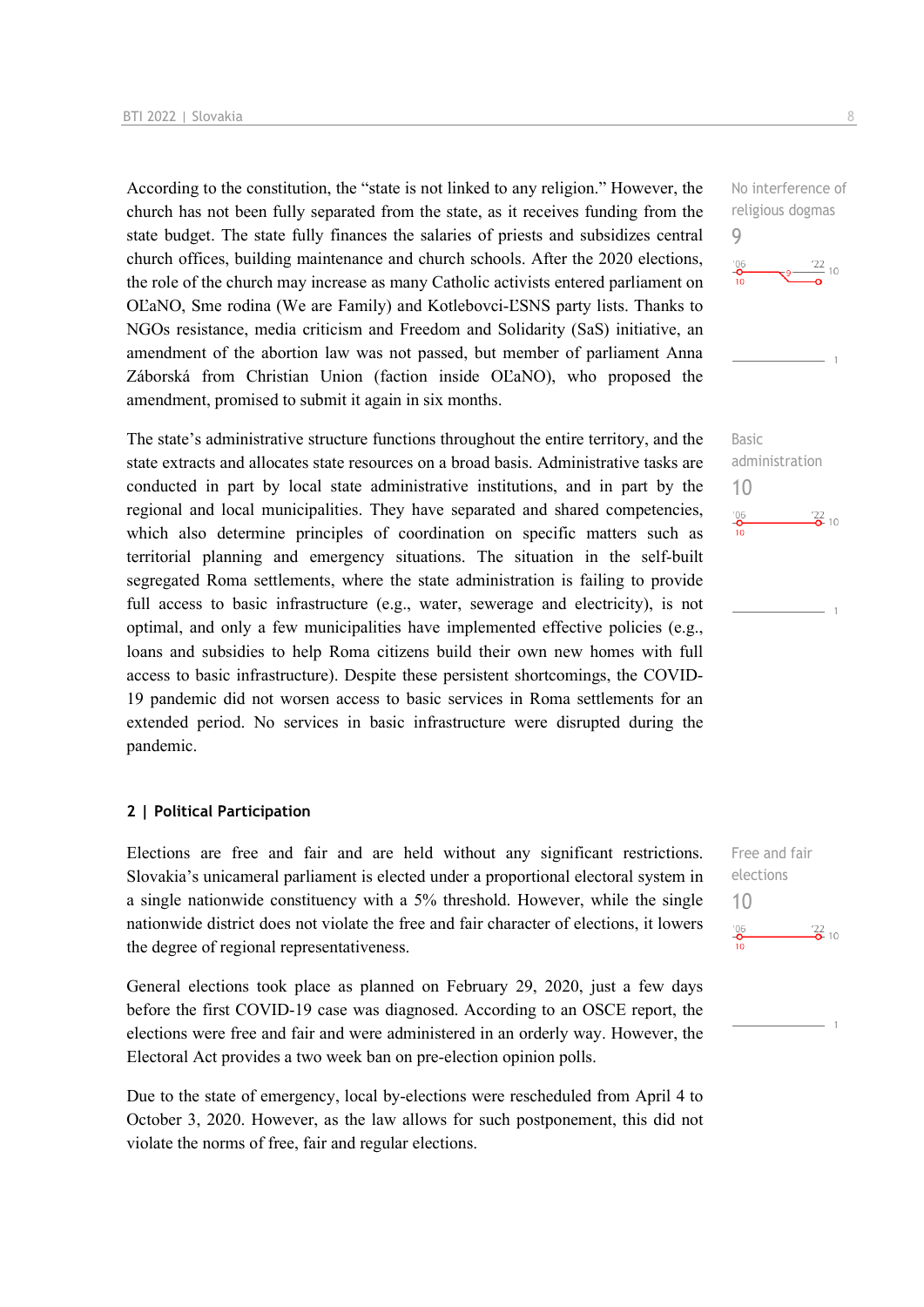The democratically elected president and parliament, as well as the government and other constitutional institutions, have the effective power to govern. They are not constrained by any non-democratic veto powers. Asset-stripping oligarchs and politically connected business tycoons exist and attempt to influence the political process using their political connections. However, they do not exercise a veto power.

Association and assembly rights are constitutionally guaranteed and upheld by authorities. Article 29 of the constitution provides political rights and the freedom to join political and civic groups. The freedom of association and assembly can be limited only in accordance with the law.

When the first case of COVID-19 was diagnosed in early March 2020, Pellegrini's government introduced a set of measures that limited the freedom of movement and assembly. In October 2020 the government reintroduced a state of emergency, including new restrictive measures.

While in spring 2020 the restrictions on personal lives were accepted without much resistance, the government's decision to reintroduce the state of emergency in October 2020 was much contested. First, opposition MPs petitioned the Constitutional Court, arguing that there was no immediate threat to the lives and health of people, but the court upheld the constitutionality of the state of emergency. Second, several hundred people, mostly supporters of the far-right Kotlebovci (People's Party Our Slovakia) and so-called ultras, protested in Bratislava on October 17 (the official Day of Freedom and Democracy to commemorate the Velvet Revolution). The protesters criticized the government's measures, including the ban on assemblies of over six people. The unauthorized protest turned violent, and some police officers were attacked; consequently, police used tear gas and water cannons to disperse the crowds. The government extended the state of emergency twice and tightened some measures restricting free movement and assembly until January 24, 2021.

The restricted measures imposed by the government were not motivated by the desire to restrict the constitutional rights of citizens or abuse them in favor of the dominant political forces.

Effective power to govern 10  $\frac{106}{10}$  $\frac{22}{2}$  10

Association / assembly rights 10 $^{106}_{-0}$  $\frac{22}{2}$  10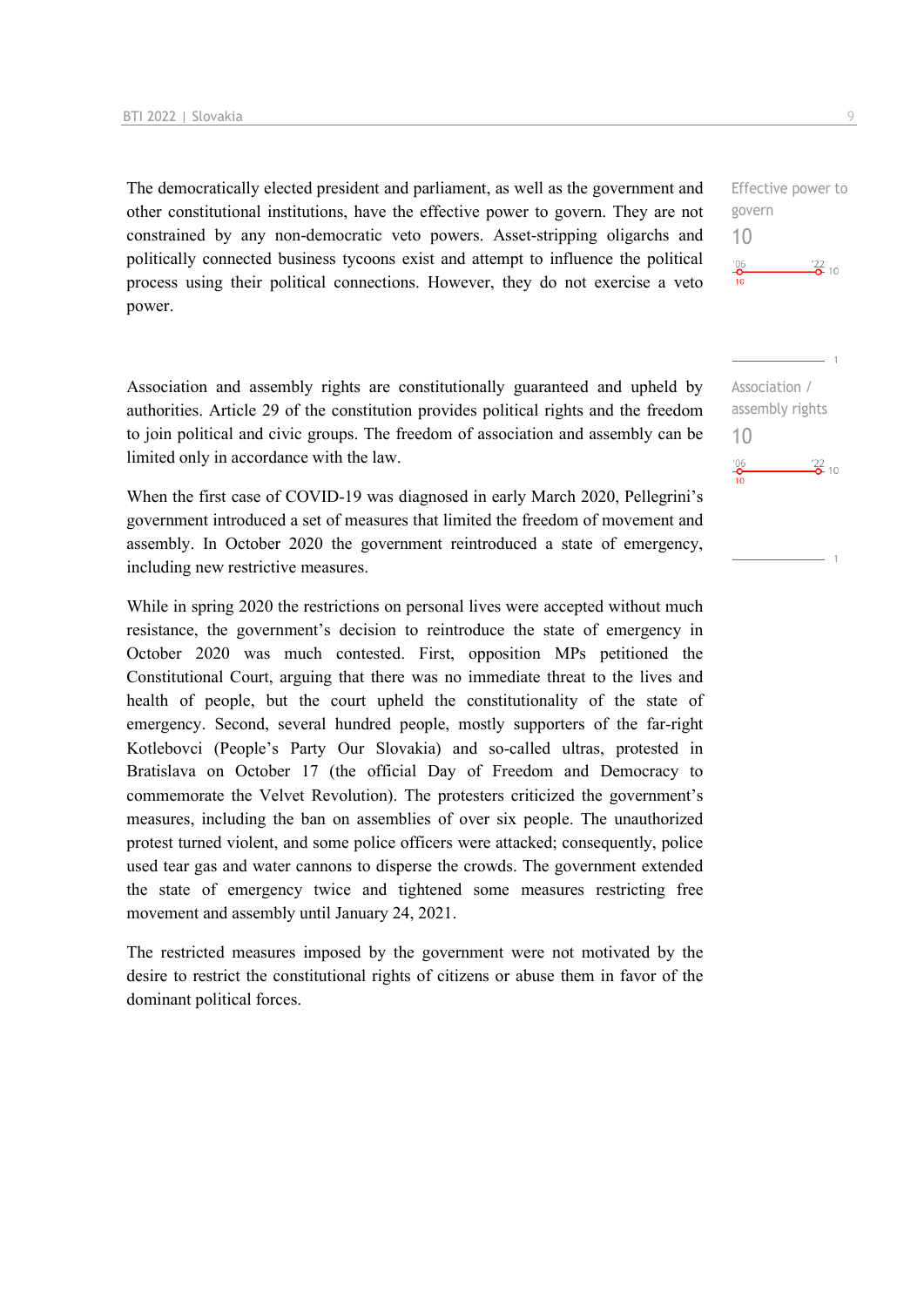Freedom of expression is guaranteed in Slovakia by law. There are viable independent media outlets. However, several structural and cultural factors limit the freedom of expression.

Media outlets previously owned by foreign media companies have been acquired by local oligarchs. In 2019, Petr Kellner, one of the wealthiest Czech businessmen, bought Central European Media Enterprises, which includes the largest Slovak TV channel, Markíza. Other private channels include TV JOJ, which belongs to the same people behind the J&T company. The TA3 news channel is owned by businessman Ivan Kmotrík, who has close ties to the nationalist SNS party. In September 2019, the previous ruling coalition (Smer-SD, SNS, Most-Híd) reintroduced a right-to-reply for politicians. The amendment of the Press Code is a little less restrictive compared to the legislation of 2008 - 2011, but it still enables courts – for "privacy protection" – to limit the freedom of speech in favor of politicians, oligarchs and judges. In the past, many independent newspapers were forced to pay very high fines. The law has granted politicians the right of reply or to demand the publication of a correction. If a media outlet fails to do so, it could face a fine of up to  $\epsilon$ 5,000. This amendment was passed just 18 months after the murder of investigative journalist Ján Kuciak and sent the worst possible signal to the international democratic community. However, since the late 1990s, the media has played an important role in the democratic accountability mechanism in Slovakia. The tense relationship between the government and media has improved after the February 2020 elections.

#### **3 | Rule of Law**

Generally, the system of checks and balances has functioned well within the framework of the parliamentary system. During the review period, some important improvements were made to checks and balances related to the judiciary. On the other hand, the pandemic somehow led to the centralization of power in the hands of the government at the expense of parliament. Although the Slovak president has weak constitutional powers and is mostly a moral voice or political authority, Čaputová managed to use her constitutional prerogatives to be a balancing force.

The composition of the Constitutional Court (after a lengthy conflict) was finally completed in 2019 under the Pellegrini government, following the end of the judges' term in February 2019. The Constitutional Court ruled in October 2020 that the Matovič government had declared a national emergency in compliance with the Slovak constitution. However, during the autumn wave of the pandemic, parliament decided to allow the government to repeatedly extend the 90-day national emergency by 40 days, subject to confirmation by the parliament within 20 days after the extension came into force. This legislation definitely limits the powers of parliament, and at the end of December 2020 even members of parliament who had Separation of powers 8

9

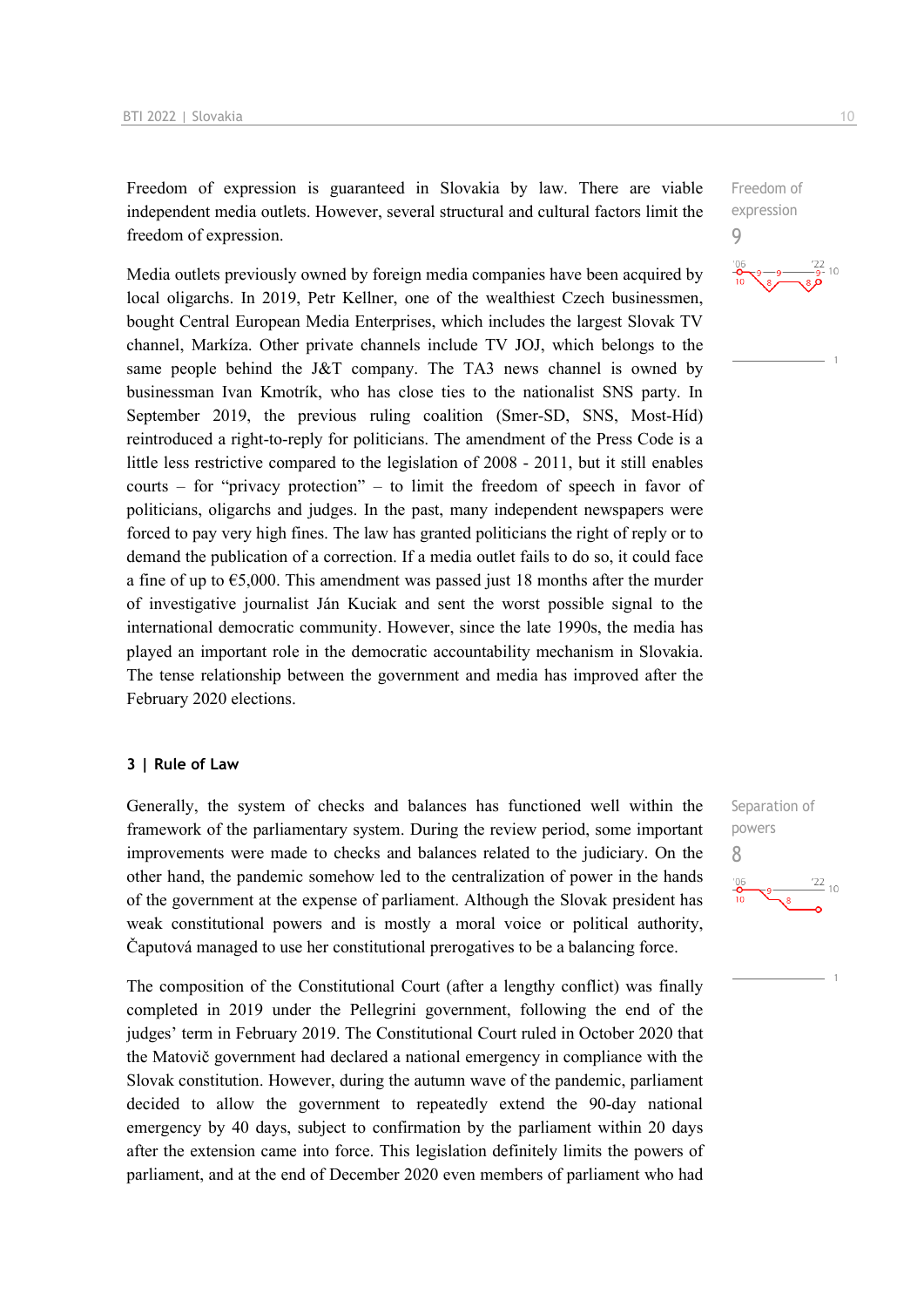just tested positive for COVID-19 were summoned to vote for the extension of the state of emergency. Moreover, the Matovič government passed many laws following a fast-track procedure that is at odds with the constitution, given that the legislation was not related to the pandemic. Excessive use of fast-track procedure may undermine the separation of powers, as it allows the parliament to pass a bill on the day of approval by the government, and hence reduces the role of parliament in scrutinizing legislation.

Slovak courts generally operated independently from executive power during the review period. However, the courts suffer from widespread nepotism and cronyism. This, linked with a weak accountability mechanism and perceived corruption, led to a constant decline of trust in the courts. The Pellegrini government abandoned reforms prepared and partly implemented by the former justice minister, which sought to foster transparency and tackle corruption in the judicial system. After the February 2020 elections, new Justice Minister Mária Kolíková (Za Ľudí - For the People) prepared a systemic, long-anticipated judicial reform that was passed at the end of 2020. It included reform of the Judicial Council, property checks of judges, reform of the Constitutional Court (CC), an age cap for judges, and the establishment of a new, Supreme Administrative Court. The Justice Ministry also prepared to reduce the current 54 district courts to 30 and the number of regional appeal courts from eight to three. This territorial administrative change may help to weaken the long-established corrupt ties between judges, politicians, oligarchs, and organized crime.

The public and expert community strongly support these reforms as an important step toward strengthening justice. However, it also provoked a strong opposition from "the old guard," that is, those judges and prosecutors who were allegedly involved in bribery and abuse of power. Several of them had already been formally accused and detained during 2020. They included the former state secretary of the Justice Ministry, the vice-chairwoman of the Supreme Court, heads of local courts and ordinary judges, former main special prosecutor, former prosecutor general, and ordinary prosecutors. These developments represent one of the most important steps in the cleansing of the justice system. However, restoring trust in the judiciary (and the entire political class) will take time.

Office abuse and corruption is the most sensitive sociopolitical problem undermining stability and quality of democracy in Slovakia because the majority of allegations continued to be inadequately investigated. This creates further frustration and distrust amongst citizens already angry with Smer-SD corrupt governance. Only after the 2018 murder of the investigative journalist have some Smer-SD leaders faced some accountability. Some pending cases involving corruption from the first Fico government were finally decided in court under the Pellegrini government, but the situation dramatically changed after the 2020 elections. Up to the end of January 2021, a number of high-profile judges, police

Independent judiciary 8  $\frac{22}{10}$  $'06$ 

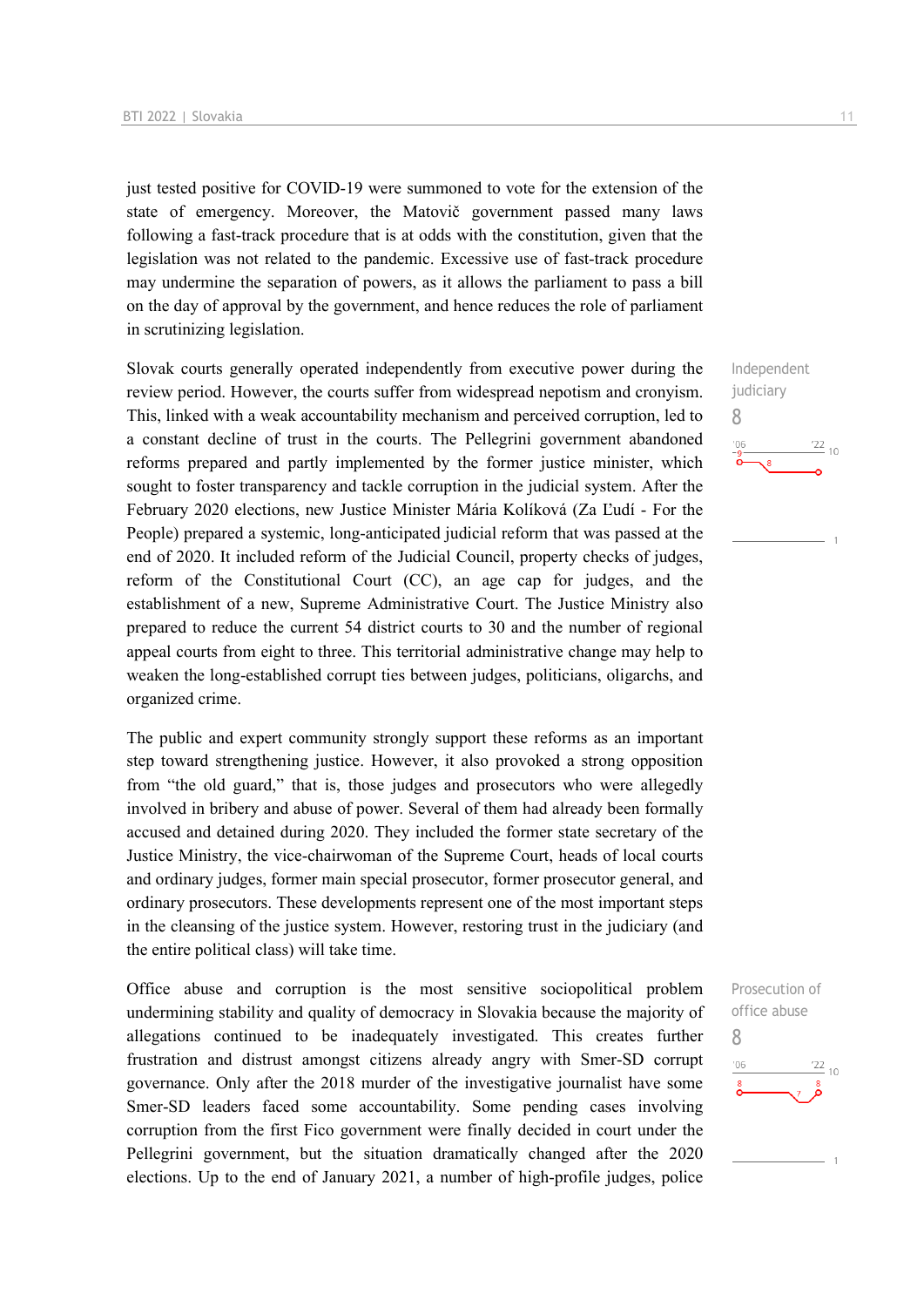officers, ministers, top-administrative officials, and oligarchs were arrested and charged with serious crimes. These steps in fighting corruption are significant, and moreover, they are complemented by the judiciary reform (see 3.2) and changes to high-ranking personnel in police, courts, and the prosecutor. However, increasing trust in the political class will require even further systemic and long-term efforts.

Civil rights are largely respected in Slovakia. As an EU member state, the country has institutions to supervise the observance of civil rights such as the Constitutional Court, the Supreme Court, general courts, prosecutor offices, the Office of the Ombudsman (Public Defender of Rights), a special committee of parliament and the National Center for Human Rights. These independent authorities play an important role in safeguarding civil rights but would benefit from clearer mandates, amended legal status, and sufficient resources to exercise their roles more effectively. In association with EU accession, Slovakia strengthened the non-discrimination against illegal interference by public administrative bodies.

The Roma remain the most vulnerable segment of society; they are frequently subject to mistreatment by the state authorities (including the police) and discrimination on racial grounds (especially in the labor market). Human rights NGOs, including advocacy groups and watchdogs, have a key role in enforcing the equal treatment of Roma, while negative social attitudes still prevail. Some NGOs have criticized the government for using army and police forces to prevent COVID-19 from spreading in marginalized Roma settlements (mostly in east Slovakia). NGOs (e.g., CVEK, Center for the Research of Ethnicity and Culture) argue that such steps risk further stigmatization of an already stigmatized community. They argued that the Roma people who test positive should be transferred out of their community to state-sponsored quarantine.

The LGBTQ+ community is another stigmatized segment of the population whose rights are not sufficiently protected. Their substantiated demands are neglected or simply ignored. Single mothers, pensioners, and patients with specific diseases can also be classified as belonging to vulnerable groups.

During the COVID-19 pandemic, some fundamental civil rights (e.g., the freedom of movement and assembly, the right to privacy) were repeatedly restricted. Some of these measures were passed using a fast-track procedure. At the end of March 2020, the cabinet proposed to use location and other metadata produced through electronic communication. After the proposal was labeled "a spying law," causing fear and widespread opposition, it was withdrawn, with the reason cited as weak IT capacities.

When the first case of COVID-19 in Slovakia was diagnosed in early March 2020, the Pellegrini government introduced a set of measures that limited the freedom of movement and assembly, as well as imposing a 14-day quarantine on all arrivals from abroad. People had to stay in state-owned facilities until testing negative for

Civil rights

 $\frac{122}{10}$ 

 $\overline{Q}$ 

 $\frac{106}{26}$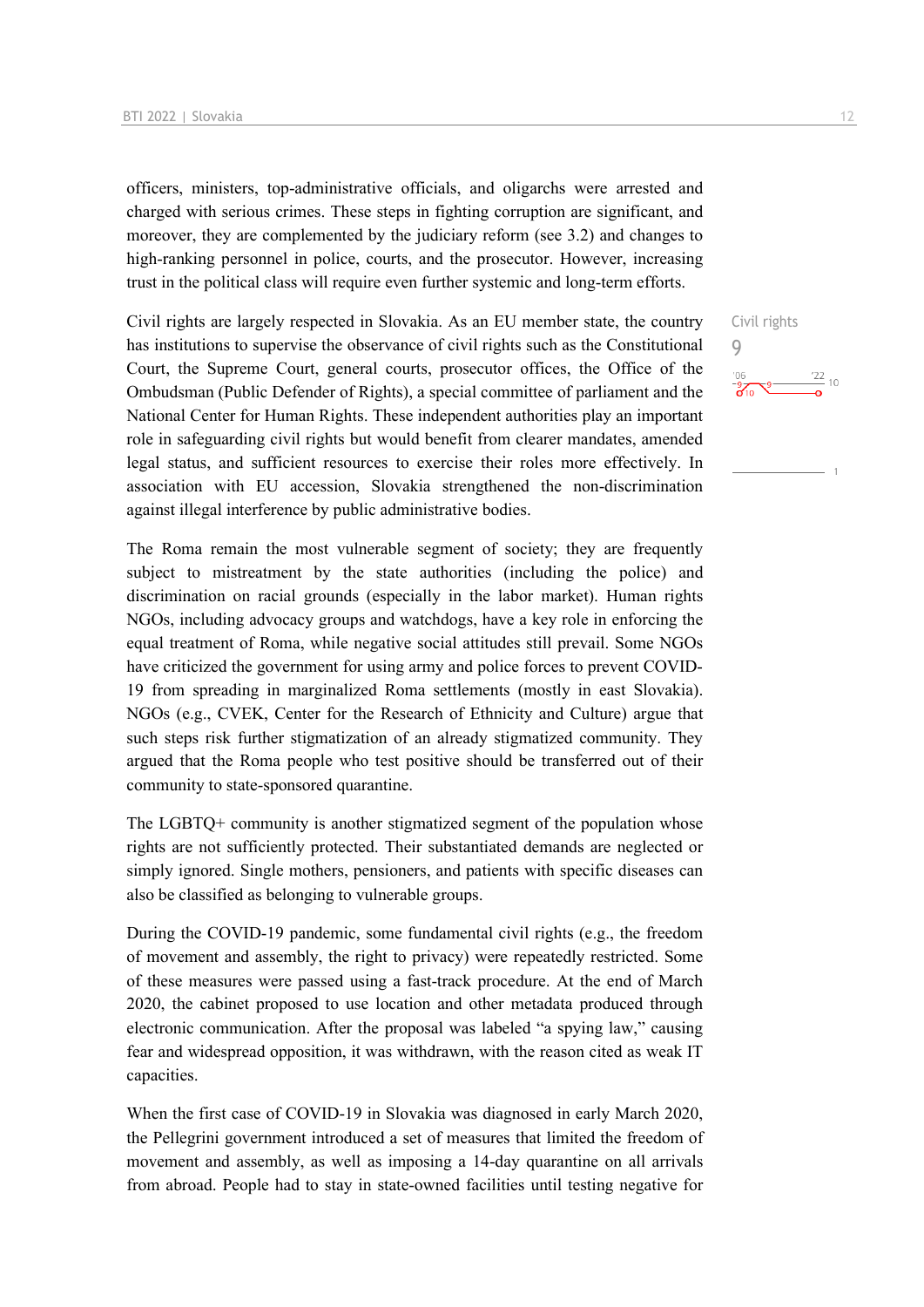COVID-19. Conditions in some of these facilities were very poor and initial reports about the treatment of citizens were rather disturbing. Only gradually, in the wake of media reports, were these Draconian measures modified. According to some legal experts, the constitutionality and proportionality of many restrictions were questionable.

#### **4 | Stability of Democratic Institutions**

The ensemble of democratic institutions is effective and efficient. As a rule, political decisions are prepared, taken, implemented and reviewed through legitimate procedures by the appropriate authorities. Democratic institutions operate within a parliamentary democracy framework. After the 2020 elections there was a complete makeover of the composition of the government. The polarization between the government and opposition has increased as the dividing line has shifted from policies to politics since 2016, when the far-right ultra-nationalist party Kotleba – L'SNS gained seats in the parliament. The pandemic, and disagreements over measures implemented, have increased tensions between national, regional and local governments over competences and effectiveness. However, all issues were, ultimately, democratically settled.

The majority of political parties in Slovakia are committed to democratic institutions or at least rhetorically support democratic norms and institutions. According to representative opinion polls, the vast majority of the population express support for democratic norms and values. Influential business actors, the clergy, and the military also accept most democratic institutions as legitimate. However, a recent investigation has disclosed substantial corrupt ties between highranking representatives of the Smer-SD party, police officers, judges, prosecutors, and rogue businessmen, who de facto ignored the legitimate power of institutions in which they operate.

#### **5 | Political and Social Integration**

Slovakia has a relatively low degree of party system institutionalization but with stable patterns of party competition, characterized by a dominant party in one camp (often using nationalist or left-wing appeals) and a group of fragmented center-right parties in the other. These two voting blocs have been stable in size and ideological preferences. Yet, after 30 years of free party competition, high fluidity persists, expressed in the emergence of new parties and the collapse of established ones. The high degree of party instability and ongoing fragmentation is further complicated by increasing crosscutting polarization. The first dimension of party competition runs between the far-right and the left, the second between liberals and conservatives, and finally, between ethnicities. After the 2020 elections, the previously established patterns of party competition weakened as several major parties used mixed appeals. The winner of the 2020 elections, Prime Minister Matovič's party, OĽaNO

 $\frac{22}{10}$ 

8



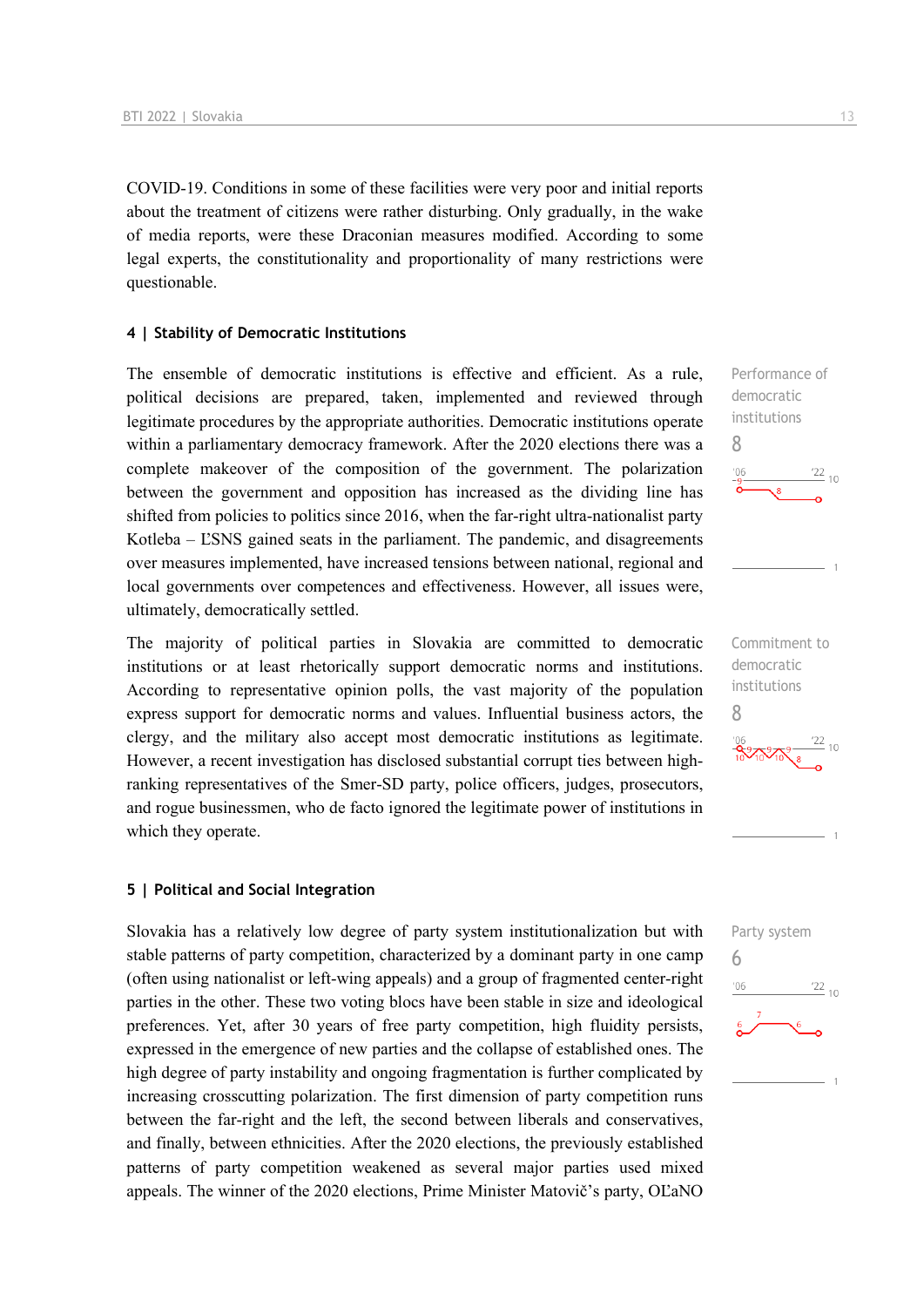(Ordinary People and Independent Personalities), is a clear example of such mixed appeals. His party does not have a proper institutionalized membership or territorial organization. In fact, it is a coalition of minor parties and "personalities." The previously dominant Smer-SD party, the self-declared "social democratic" political force, until recently faced no real competition on the left. Smer-SD gradually lost support and ultimately split after its former vice-chair, Peter Pellegrini (who in 2018 replaced Robert Fico as prime minister), founded a new left-wing party named Hlas-SD (Voice-Social Democracy) in September 2020. The center-right of the party system became even more fragmented after the 2020 elections and lacks solid representation in parliament. The libertarian Freedom and Solidarity (SaS) has gradually shifted toward the economic center-right. Most-Híd, an ethnically mixed (Hungarian-Slovak) party did not enter the parliament in 2020. The Slovak National Party (SNS) lost support and did not pass the threshold either. In February 2021 a split occurred in right-wing extremist ĽSNS due to the efforts of the convicted party leader, Marián Kotleba, to concentrate powers in his hands.

After the 2020 elections, the main parties present in parliament constitute rather loose groups of individuals selected by the respective party leader and are split between center-right conservatives, self-declared social democrats, economic and partly social liberals, and right-wing extremists. In general, all parties are elitecentered and very weak in aggregating societal interests. Support for parties remains personalized and depends mostly on the leader's appeal. Consequently, volatility and polarization depend on party leaders' ability to attract support and articulate current pressing political issues.

While parties remain elitist and rather weakly rooted in society, civil society is well anchored in diverse interest groups, which are well-differentiated and organized. The interaction between labor and business follows the continental European model. There are umbrella organizations in all special interest and professional sectors that represent and mediate the demands of interest groups vis-à-vis the government and its institutions. The main social interest groups have access to the policymaking process through the tripartite social dialogue and various advisory bodies (e.g., councils at the government and ministerial levels). The social dialogue includes not only business and professional organizations, but also civil society organizations (e.g., trade unions, consumer groups, NGOs and churches).

Most organized interest groups enjoy some access to policymaking. While business associations are in a better position to provide policy proposals, as they have more resources and some of them operate or support think tanks, trade unions are less well equipped and have suffered from fragmentation. However, in the past the main umbrella trade union organization KOZ (Confederation of Trade Unions), representing almost 30 sectoral unions, has benefited from close ties to Smer-SD and was able to push for its interests. KOZ focused primarily on increasing the minimum wage and an assortment of less controversial issues such as workplace security.

Interest groups 9 $\frac{22}{10}$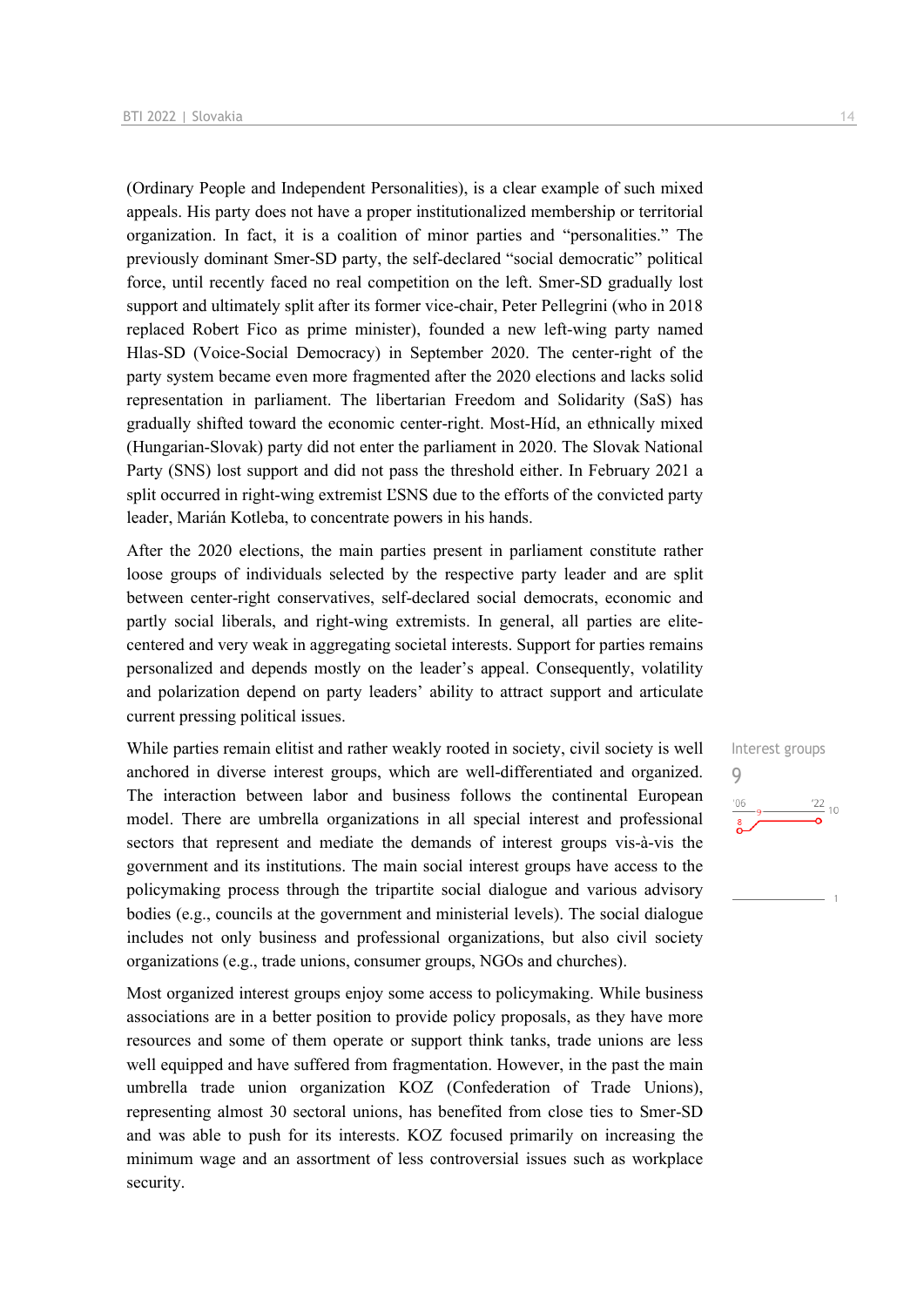In Slovakia, democracy has been firmly anchored thanks to EU membership, and vibrant and influential pro-democratic civil society actors. These actors, together with the media and democratic parties, have successfully countered and prevented the rise of non-democratic politicians to power. In this sense, Slovakia benefits from the legacy of fighting the authoritarian regime of Vladimír Mečiar, including sensitivity to restrictions on opposition rights and aversion to the concentration of executive power. The sudden political crisis after the murder of Ján Kuciak and his fiancée in 2018 fostered broad popular protests and movements in support of democratic values.

In terms of political values, Slovakia remains split into two camps. Dissatisfaction with the working of democracy has declined slightly during the reviewed period. According to Eurobarometer Summer 2020, 54% of people in Slovakia were dissatisfied with democracy in the country, a drop from 58% in 2018, but still higher than the EU average (41%). Trust in the parliament and government remains low and is decreasing (28% and 29%, respectively). It is below the EU average. These attitudes were confirmed during the COVID-19 pandemic, as concerns over the state of democracy increased (FOCUS 2021).

Only one relevant parliamentary party explicitly questions democratic values – the Kotlebovci-ĽSNS, supported by 10.4% of the electorate in the 2020 elections. In October 2020, the Specialized Criminal Court sentenced the party's leader Marián Kotleba to four years and four months in prison (Kotleba appealed the verdict and remained free at the end of the review period). He was found guilty of using neo-Nazi symbols by donating the exact sum of  $E1,488$  to three poor families – a figure that carries symbolic meaning for neo-Nazis and white supremacists.

Slovakian civil society is relatively well-differentiated and organized. Interest groups have a direct influence on policymaking. According to the Government Council for Non-Governmental Non-Profit Organization, over 64,000 organizations exist in Slovakia (see Q2.3). Specific historical legacies (e.g., mistrust of strangers, a parochial political culture, social pessimism, and passivity) have for decades influenced social capital and created strong social networks between relatives and close friends. According to the European Quality of Life Survey 2016 and "Citizenship Empowerment" report in 2017, Slovakia has somewhat lower levels of interpersonal trust than neighboring Central European countries. Recent sociological findings show higher levels of general trust among people with postmaterial orientations and those with higher job security/satisfaction. Given the high levels of unemployment in the country until relatively recently, this partly explains lower levels of trust in Slovakia compared to the Czech Republic.

Approval of democracy 9

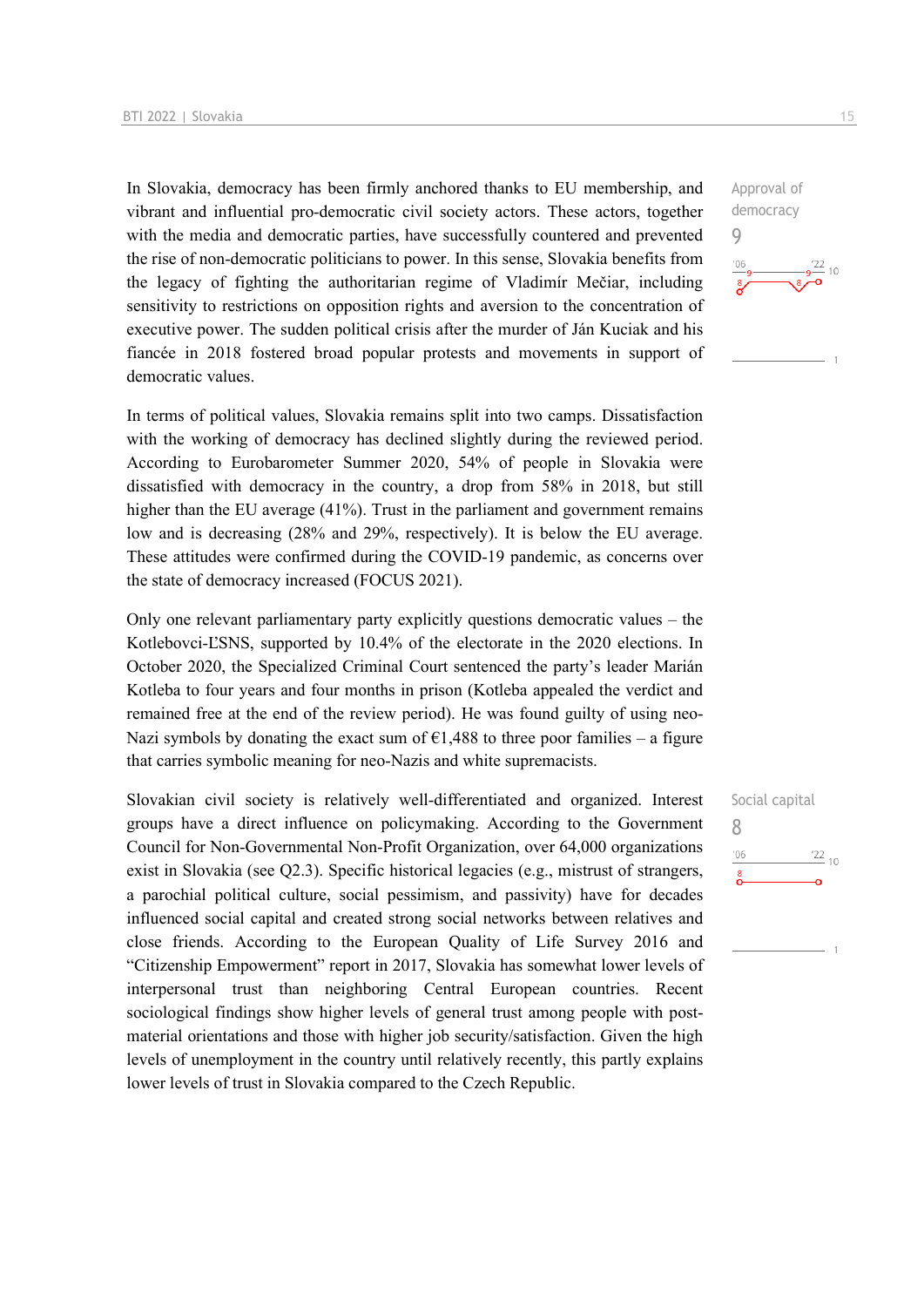## II. Economic Transformation

#### **6 | Level of Socioeconomic Development**

Slovakia continues to enjoy a very high level of human development (39 out of 189 countries in the 2019 Human Development Index). Income inequality remains relatively low – the Gini coefficient was  $25.2$  in  $2016$  – and poverty rates are decreasing. The pre-pandemic high economic growth rate significantly improved labor markets, which contributed to a decline in the risk of poverty. However, the time of fast economic growth is over: since 2012 GDP per capita has stagnated around 76–77% of the EU–27, primarily because of lower FDI (OECD 2019: 125). Slovakia has been falling behind in all rankings measuring economic freedom, competitiveness, business environment, and corruption (Mikloš 2018). The COVID-19 pandemic has affected most industries and services, meaning poverty is likely to increase, despite government efforts.

Overall, the intensity of poverty in Slovakia remains relatively high. When compared to EU and OECD countries, segments of the population (e.g., the Roma) still have limited access to labor, social housing, and education. The pandemic had a negative impact on marginalized communities, and its long-term consequences (especially the worsened access to education during the pandemic-related lockdowns) are difficult to assess. The increase in employment prior to the pandemic came to a halt, although unemployment increased only marginally (7.4% in November, according to Slovakia's Labor Office, a 2.5 percentage point increase year-on-year).

Large ethnic and gender disparities in the labor market persist. Large regional disparities amplify the levels of unemployment among low-skilled workers and long-term unemployed people (e.g., the Roma). Young people and women continue to be disadvantaged in terms of access to the labor market. Active labor market policies to improve the integration of the long-term unemployed using personalized services are badly needed. Women's employment opportunities conflict with care responsibilities, as high-quality and affordable care services, in particular for children under the age of three, are still lacking. These issues remain insufficiently addressed by social inclusion policies. While the Gender Inequality Index has not significantly deteriorated in the past two years, it remains considerably higher in Slovakia than in many neighboring countries (0.191 in 2019).

#### **Ouestion** Score

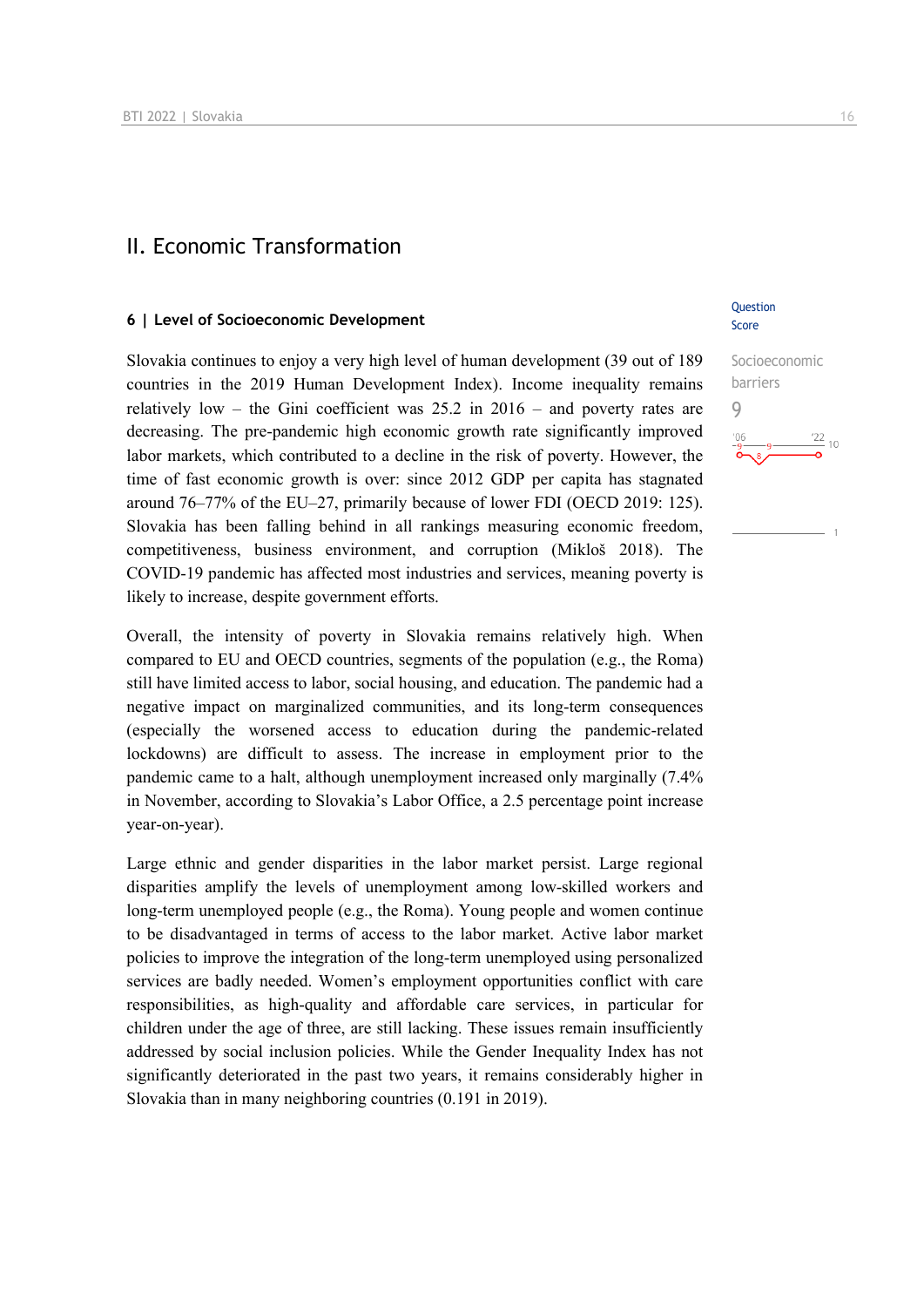| <b>Economic indicators</b> |          | 2017                     | 2018      | 2019          | 2020     |
|----------------------------|----------|--------------------------|-----------|---------------|----------|
| <b>GDP</b>                 | S M      | 95209.5                  | 105474.7  | 105119.2      | 104574.1 |
| GDP growth                 | $\%$     | 3.0                      | 3.7       | 2.5           | $-4.8$   |
| Inflation (CPI)            | $\%$     | 1.3                      | 2.5       | 2.7           | 1.9      |
| Unemployment               | $\%$     | 8.1                      | 6.5       | 5.8           | 6.8      |
| Foreign direct investment  | % of GDP | 4.4                      | 2.1       | 2.2           |          |
| Export growth              | $\%$     | 3.6                      | 5.2       | 0.8           | $-7.5$   |
| Import growth              | $\%$     | 3.9                      | 5.0       | 2.1           | $-8.3$   |
| Current account balance    | \$ M     | $-1853.5$                | $-2293.0$ | $-2842.0$     | $-294.4$ |
| Public debt                | % of GDP | 51.6                     | 49.7      | 48.2          | 60.3     |
| <b>External debt</b>       | \$ M     | $\overline{\phantom{a}}$ |           | ä,            |          |
| Total debt service         | S M      | ÷,                       |           |               |          |
| Net lending/borrowing      | % of GDP | $-0.9$                   | $-1.1$    | $-1.5$        |          |
| Tax revenue                | % of GDP | 18.6                     | 18.6      | 18.7          |          |
| Government consumption     | % of GDP | 19.0                     | 18.7      | 19.7          | 21.5     |
| Public education spending  | % of GDP | 3.9                      | 4.0       | $\frac{1}{2}$ |          |
| Public health spending     | % of GDP | 5.4                      | 5.3       |               |          |
| R&D expenditure            | % of GDP | 0.9                      | 0.8       |               |          |
| Military expenditure       | % of GDP | 1.1                      | 1.2       | 1.7           | 1.8      |

Sources (as of December 2021): The World Bank, World Development Indicators | International Monetary Fund (IMF), World Economic Outlook | Stockholm International Peace Research Institute (SIPRI), Military Expenditure Database.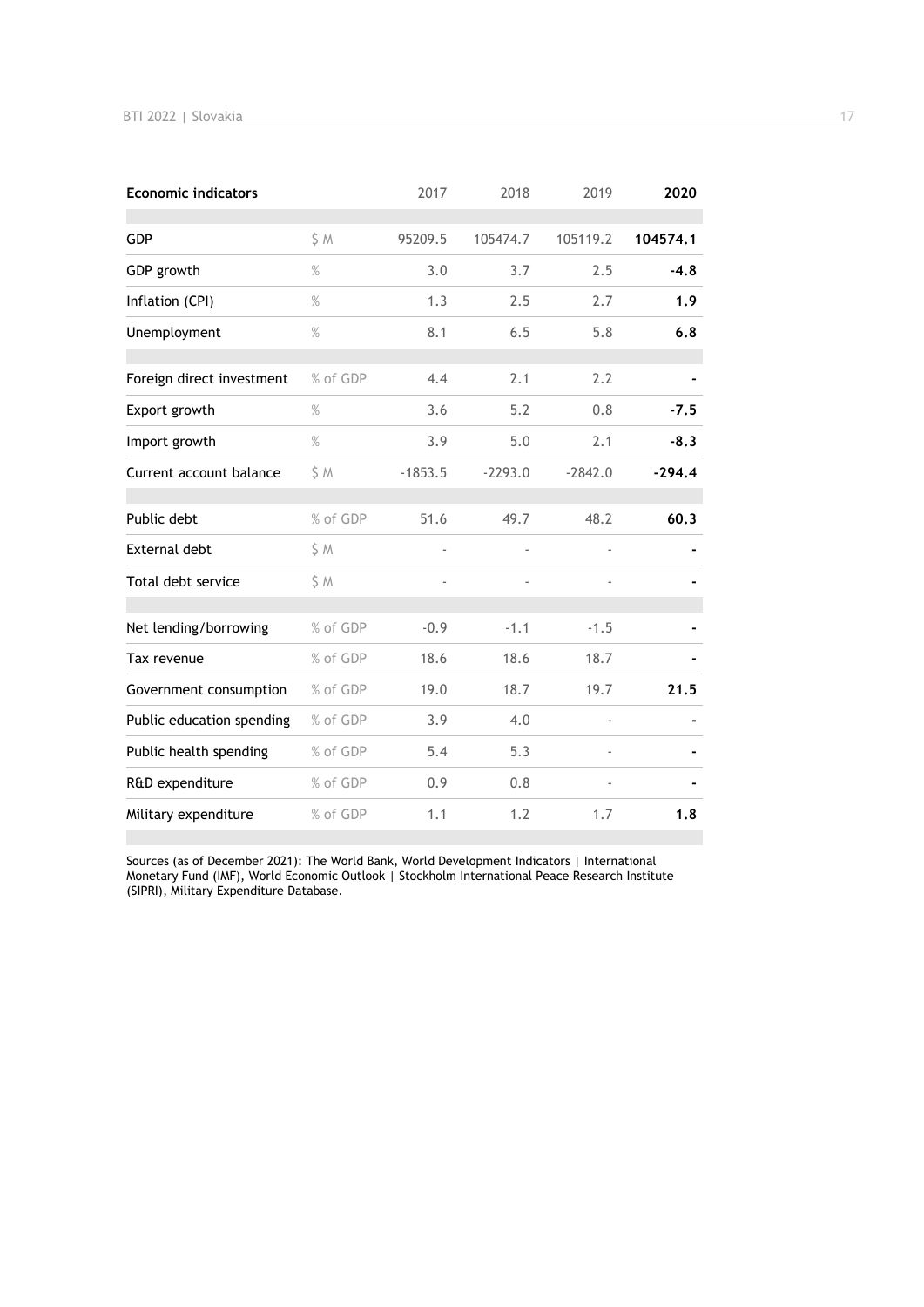#### **7 | Organization of the Market and Competition**

Market competition is consistently defined and implemented. Entry and exit barriers in product, factor, and capital markets are low or do not exist. Slovakia fully complies with international rules for the equal treatment of companies. Prices are fully liberalized, and the shadow economy is in decline. According to the Kaufmann and Kaliberda electricity consumption method, the shadow economy declined by more than half between 1993 and 2016, from 16.2% to 7.52% of GDP (Hošová 2019). According to a different methodology, it averaged 16.9% of GDP between 2003 and 2018 (Enste 2018).

Despite some improvements during the review period, it still takes a significant amount of time and resources to establish a business in Slovakia, due to the complex legal framework for businesses. In the World Bank's Doing Business 2020 report, the country slipped from 42 to 45 out of 190 countries in terms of the overall ease of doing business, although the situation varies by field of business. The 2020 Doing Business report acknowledges that some conditions for establishing a business have marginally improved because of measures implemented by the previous government of Peter Pellegrini (Smer-SD) which included, for example, abolishing the requirement to obtain and submit information on tax arrears. While costs for establishing a business are rather low (1.0% of GNI per capita), it takes on average seven procedures and 21.5 days.

Slovakia is subject to EU antitrust and competition laws and has previously implemented laws protecting the market from monopolies and a concentration of dominant actors. The country has also established antitrust institutions; while adequately configured, they sometimes react slowly. The Anti-Monopoly Office (Protimonopolný úrad, PMÚ) regularly fines companies for participating in cartels or for abuse of dominant positions (e.g., in electricity or telecommunications). Many of these companies, which are co-owned by multinationals, have successfully contested PMÚ decisions in Slovak courts. It then becomes the European Commission's responsibility to apply a coherent anti-monopoly policy, but even when this occurs, this constitutes a lengthy procedure.

Since the new government took power, there are widespread hopes that the PMÚ will face fewer barriers in terms of implementation of its decisions.



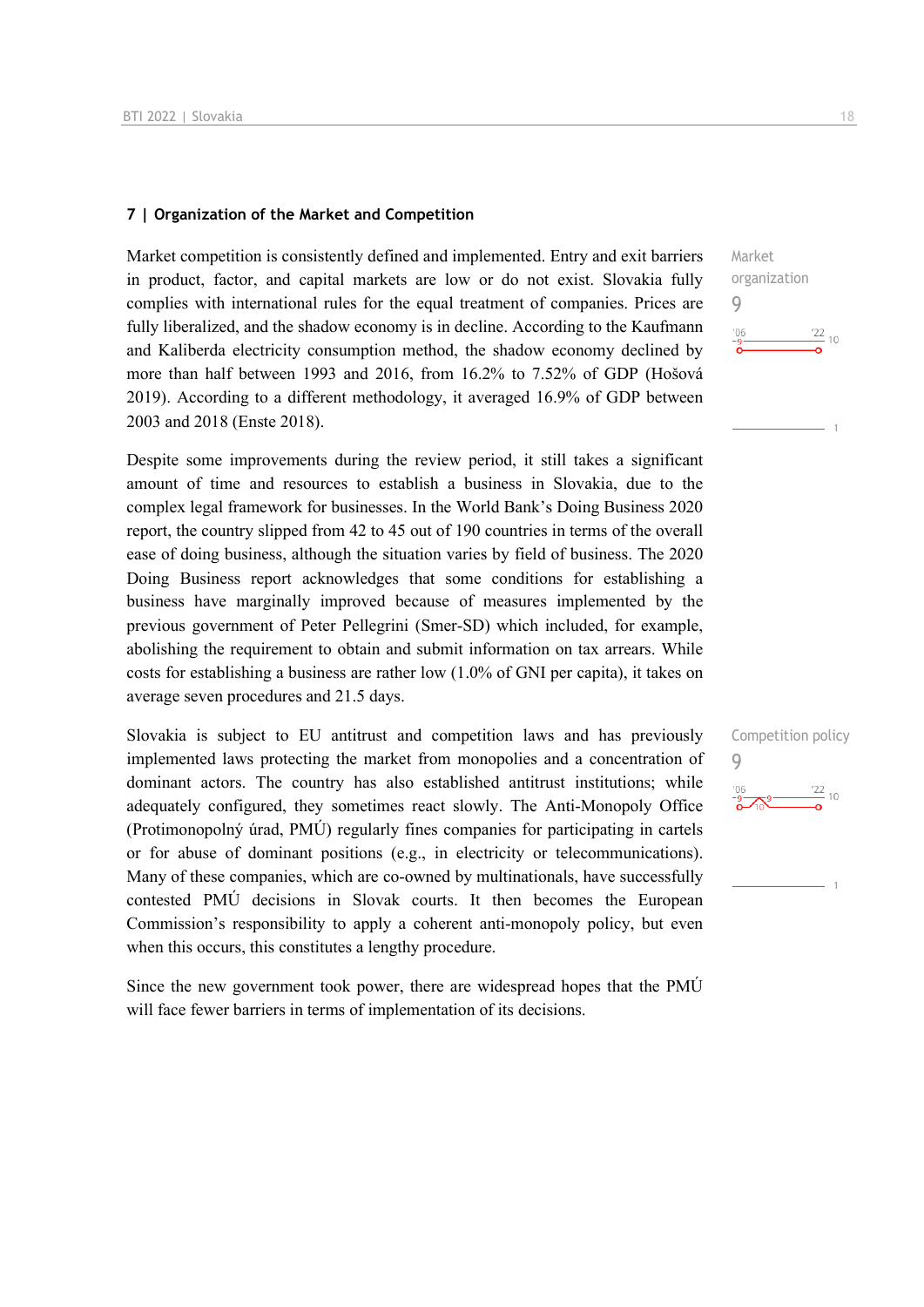Foreign trade is fully liberalized, and the country is integrated within the European Single Market. There are few non-tariff barriers. Entry and exit barriers within the product, factor, and capital markets are low or do not exist. There is no state intervention in free trade. Slovakia has one of the most open economies in the world.

According to the Slovak Statistical Office, in 2019 84.3% of exports went to EU countries – 22% to Germany, followed by the Czech Republic, Poland, France, and Hungary. Outside of the EU, the United States remains the largest trading partner. The share of foreign trade in GDP remains very high at 185% (World Bank, 2019), making Slovakia the third most open country in the EU. Slovakia has an overall positive trade balance, which amounted to 0.4% of GDP in 2019.

A two-tier banking system exists in Slovakia, which includes the National Bank of Slovakia (NBS) and various private commercial banks. The banking system is stable and has consolidated over time. In the review period, the banking sector operated in two different periods marked by domestic economic growth and continued improvement in the labor market situation, and then the COVID-19 pandemic. During both, the banking system remained stable and healthy because of the NBS's intensive monitoring of risk management practices. Slovakia has a wellcapitalized and liquid banking system, as confirmed by the European Central Bank assessment. The non-performing loans ratio is at the EU average. It has decreased significantly from 5% in 2016 to 3.1% in 2019, below the euro area average of 3.6%. According to the World Bank, Slovakia's bank capital to assets ratio and nonperforming loans is 10.4%. During the review period, Slovakia's banks were not affected by a credit crisis due to non-performing loans because of government intervention that allowed for a short-term deferral of payment installments.

Following the EU directives, NBS enjoys important supervision powers over banks. It can demand specific reports or scrutinize banks' plans and must create a schedule of bank inspections based on their stress tests. NBS also holds supervisory powers regarding banks' customer protection. NBS efficiently uses its powers, especially in the field of housing loans, as the level of household debt has been increasing. To reduce the risks of a housing bubble and strengthen financial stability, the NBS introduced some stricter measures, including a decrease in mortgage amounts to 80- 90% of the real value of the property, and introduced a strict debt to income criterion (DTI) so that clients cannot obtain a mortgage worth more than eight times their net income.

However, there are some concerns that NBS supervision suffered during the pandemic as it struggled to receive data from banks regarding the ability of clients to repay their installments, failed loans, or the banks' need for money to cover rising losses.



10

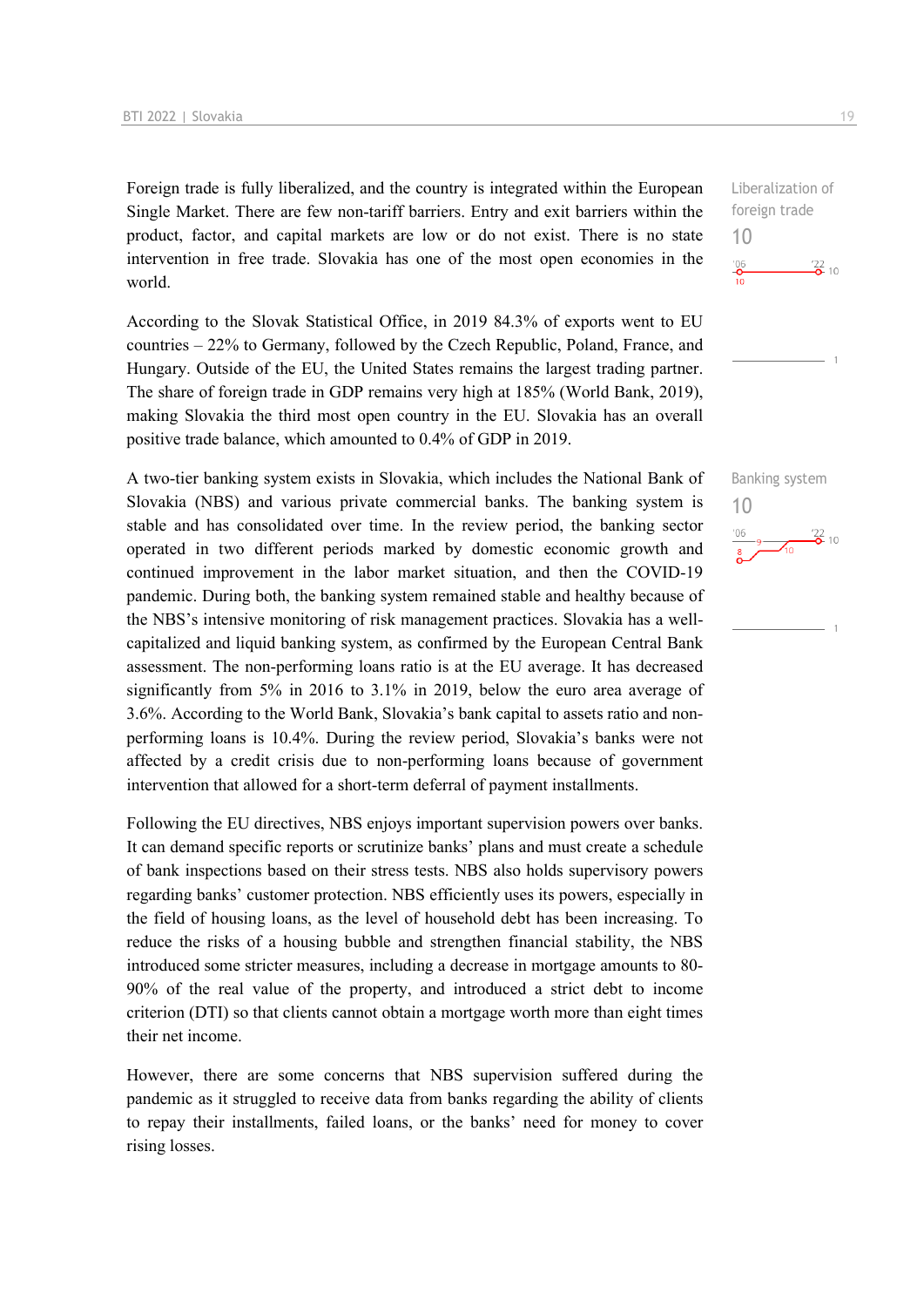#### **8 | Monetary and fiscal stability**

Since Slovakia's accession to the eurozone, anti-inflation and forex policy has been in the hands of the European Central Bank. Inflation remained rather low (2.7% in CPI in 2019).

Fiscal consolidation used to be one of the few areas of solid consensus among all political actors. This was confirmed by the establishment of the Council for Budgetary Responsibility in December 2011, an independent fiscal council charged with monitoring and evaluating fiscal policy and its effects on fiscal development. Slovakia reduced its fiscal deficit from 8% in 2009 to 1.3% in 2019. For 2019, the Pellegrini government prepared a balanced budget, and the budget was set to produce a moderate surplus over the following two years. However, this was not reached, given the economic slowdown in Germany and uncertainty produced by Brexit, which affected Slovakia's export-oriented economy. Moreover, excessive government spending prior to the February 2020 elections also increased the deficit.

The COVID-19 pandemic also affected previously sound budgetary policies, as exports of goods - a strong pillar of the Slovak economy - declined and public finances were hit by extraordinary spending on health care, economy, and social initiatives.

Both governments during the review period continued a "Value for Money" (VfM) project, although the Sme-Rodina ministers (transport and labor) frequently ignored the reports. The project operated in the Finance Ministry and since its launch in 2016 has saved hundreds of millions of euros, contributing to sound fiscal policies. In 2020, the VfM office prepared new material for program budgeting which, if implemented, could improve public finance management further.

While Slovakia has a relatively high public debt (48.0% of GDP in 2019), risks to the public finances are largely long-term, related to population aging and the absence of pension and health care reform. The budgeting framework still reveals certain gaps in terms of coverage, time horizons, and reliance on cash accounting.

Monetary stability 10



Fiscal stability 9 $\frac{22}{10}$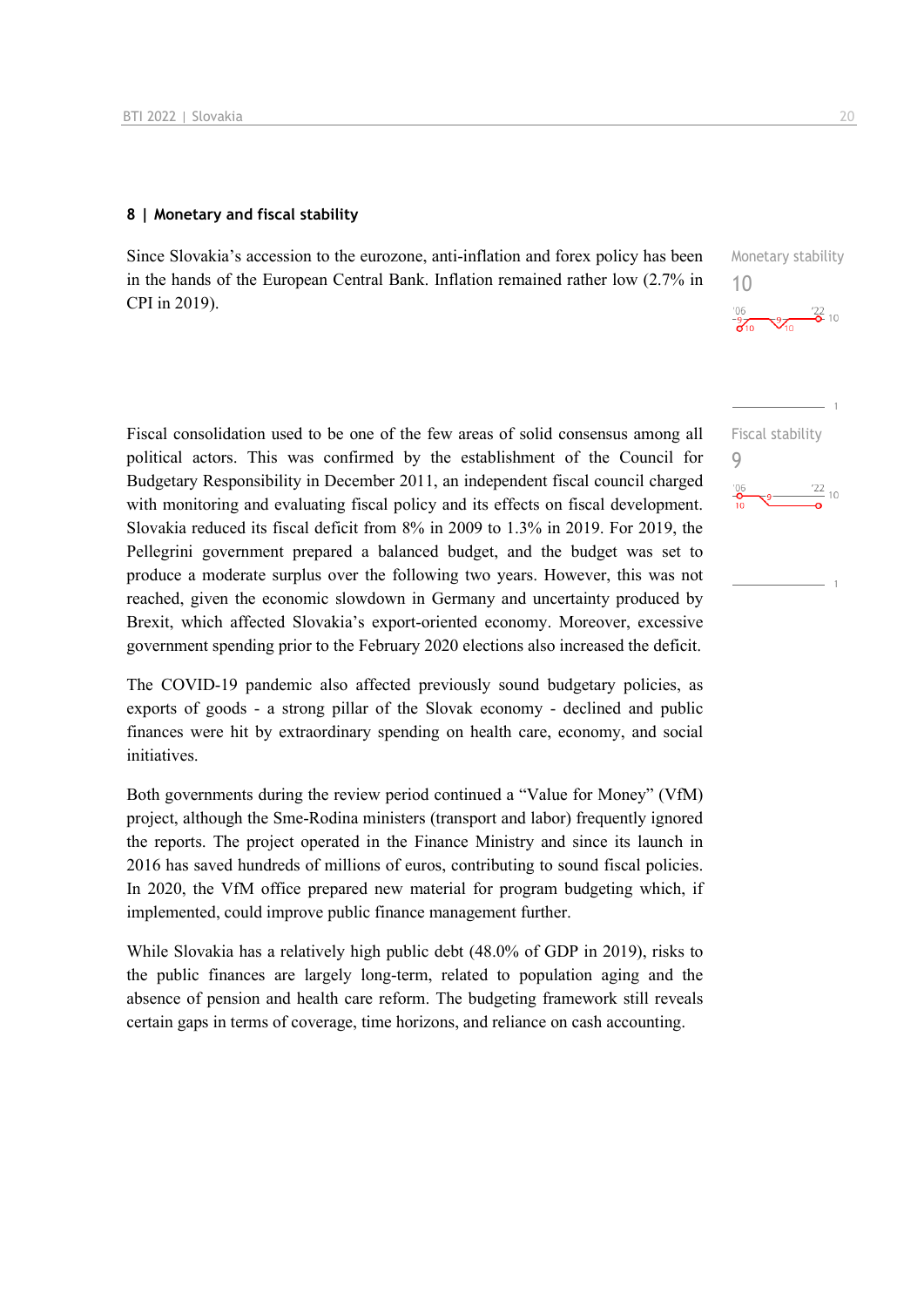#### **9 | Private Property**

Private property rights in Slovakia are respected, and authorities regulate the acquisition, use, and sale of property. Property rights are sometimes restricted by the overriding rights of the constitutionally defined public interest, for instance, by highway construction projects, protection of cultural heritage, and environmental protection. In such cases, owners receive financial compensation at market value. Neither the Fico/Pellegrini nor the Matovič governments passed any relevant legislation to enhance protection for private property rights. Slovakia's International Property Rights Index 2020 score decreased slightly: by -0.022 points to 6.365; Slovakia still ranks fourth in the Central Eastern Europe and Central Asia region, and 39 in the world.

Since the 1998 elections, the privatization of state companies in Slovakia has followed market principles. Private enterprise is the central pillar of the Slovak economy; most state-owned utilities and companies were privatized by 2006 and there is a considerable flow of foreign direct investments and multinational corporations into the country. The pandemic primarily affected small private companies, and therefore the government was not forced to take equity stakes or nationalize affected companies to prevent bankruptcy.

#### **10 | Welfare Regime**

Since Slovakia joined the European Union, its social security system has covered all the standard social risks associated with a developed market economy. The state social support system is regulated by law and financed primarily through employee/employer contributions. The system guarantees basic benefits to the entire population and its institutional and organizational structure is fairly satisfactory. The social policy includes financial and non-financial benefits, direct and indirect payments, and tax base deductions and subsidies.

Thanks to vigorous economic growth, the unemployment rate has gradually fallen below 5.8% (OECD Report, 2019) - the lowest since Slovakia's independence. In the review period further labor market improvements were expected in the medium term; however, instead of improving active labor market policy, the Pellegrini government focused on increasing the minimum wage (from  $\epsilon$ 520 to  $\epsilon$ 580 shortly before the 2020 elections) and one-off bonuses. Because of this populist approach to social policy and the negative effects of the pandemic, unemployment is likely to increase in the next few years. The risk of poverty is low due to the country's relatively uniform income distribution. However, the pandemic has the potential to have a negative impact on marginalized communities, as labor market mobility within Slovakia is low, regional differences in unemployment remain high.





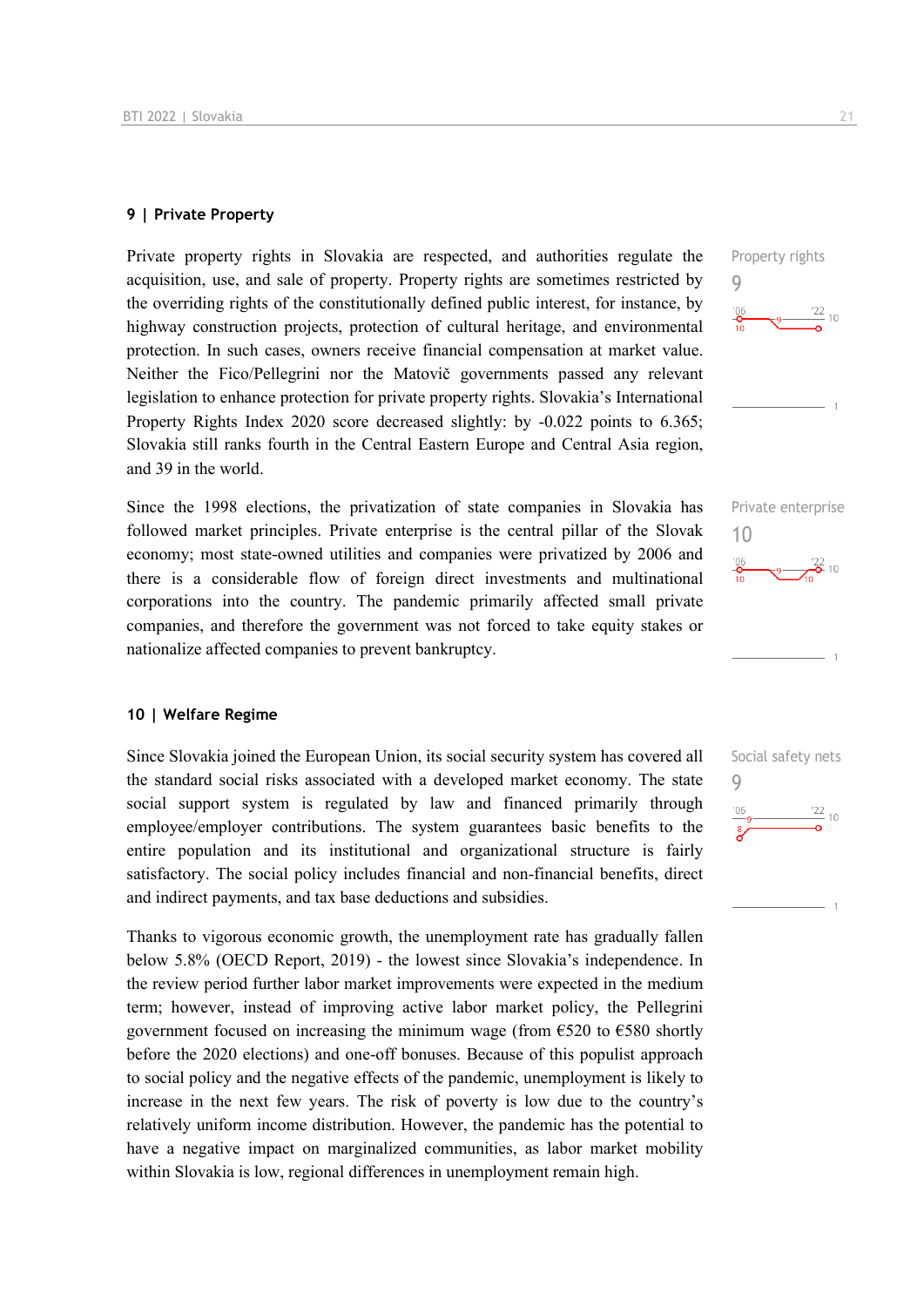Due to the pandemic, the Matovič government did not introduce any medium or long-term labor reforms. Instead, several measures to offset the socioeconomic effects of the pandemic were implemented: sick leave benefits granted from the first day including for those in quarantine; a special paid family leave for those caring for children; employment could be terminated due to pandemic-related absence; the deadline for tax returns postponed by three months; a temporary abolition of social insurance and health insurance contributions for self-employed entrepreneurs over three months; the government paid 80% of salary costs to companies affected by the pandemic).

There is a lack of financial resources and of a clear and integrated approach to health care. Health care is provided based on public (obligatory) health insurance and free necessary treatment is accessible to holders of the European Health Insurance Card (EHIC); non-citizens receive treatment on the same terms and at the same price as the locals. Access to quality health care, in particular primary care, remains relatively poor and uneven. Slovakia spent 5.6% on health care in 2019 (OECD report 2019) and there is significant room to increase cost-effectiveness in various areas. Poor working conditions in the Slovak health sector and mass emigration of doctors and nurses to other EU member states have led to a shortage of staff: the Slovak Medical Chamber estimates a shortage of 3,000 doctors and more than 10,000 nurses.

The legal system in Slovakia guarantees equality of access to work, education, and social services. There is no official discrimination based on gender, race, religion, or social origin. Literacy rates in the country are very high. Both men and women have the same degree of opportunity in the education system. Education at state schools is free of charge at all levels. Women account for a larger percentage of students within the tertiary education system. Women comprise 45.4% of the labor force, but they continue to be underrepresented in leading positions across various sectors of society.

However, a structured support system intended to enable marginalized groups to overcome their initial disadvantages has been insufficient. This problem has been greatest for the Roma community, who still struggle to access education and employment. The issue of special schools is a long-term weakness within Slovakia's education system, which insufficiently addresses the special needs of Roma children. Slovak law prohibits discrimination and segregation in education, but many Roma children are still placed in special schools and classes for children with intellectual disabilities. Moreover, the European Commission has initiated proceedings against Slovakia for breaching the Racial Equality Directive. In October 2019, the Commission sent a reasoned opinion to Slovakia urging the country to comply with EU rules on the equal treatment of Roma schoolchildren. The European Commission conceded that Slovakia had taken measures in recent years but argued that the measures had not been sufficient to resolve the segregation of Roma in schools. So far, the EC has not taken the case to the Court of Justice.

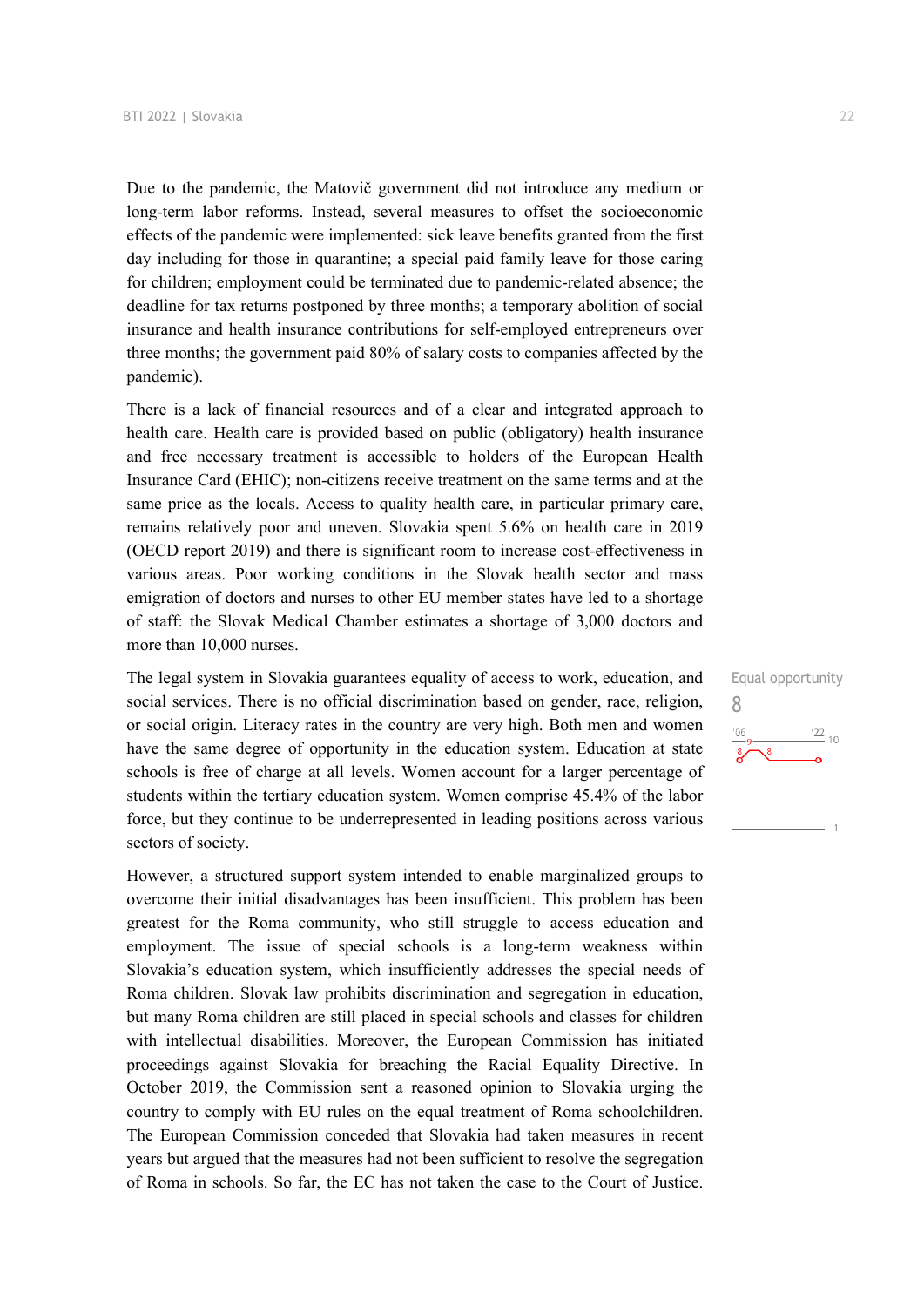The December 2020 report of the European Commission against Racism and Intolerance (ECRI) of the Council of Europe noted some progress, such as a significant increase in the budget of the National Center for Human Rights, the adoption of an action plan against racism, and the imposition of several penalties for hate speech on specific politicians and media. However, the government needs to improve the education of Roma by adequately preparing children for compulsory schools.

The ECRI report also recommends that Slovakia develops an action plan for LGBTQ+ people to protect them against discrimination, hate crimes, and hate speech. The far-right extremist political party (ĽSNS) opposes the broad implementation of LGBTQ+ rights and has refused to legalize same-sex partnerships. The principle of equality of opportunity has also been violated by successive increases in the official registration threshold for new religious communities, evidently motivated by widespread distrust of Muslims.

#### **11 | Economic Performance**

Between 2016 and 2019 Slovakia was one of the fastest-growing economies in the Eurozone and managed to maintain a high rate of economic growth. However, the economic boom has slowed down unexpectedly since – real GDP growth fell from 4.0% in 2018 to 2.3% in 2019 as slower economic growth in Germany and the uncertainty of Brexit affected Slovakia's export-oriented economy. Since the start of the pandemic, exports of goods – a strong pillar of the Slovak economy – has declined.

According to Eurostat, inflation reached 2.7% in 2019. Economic growth brought a decline in the unemployment rate (according to the World Bank it was 5.1% in 2020) and helped the government to reduce its fiscal deficit to a record low, mainly due to the robust performance of domestic demand. In 2019 the current account deficit reached \$2,842 million and public debt increased to 48%. However, due to the COVID-19 pandemic, the European Commission 2020 spring forecast projected Slovakia's GDP to decline by 6.7% and the current account balance to 3.7%, reflecting the disruption in economic activity caused by the pandemic-related lockdown measures and an unprecedented fall in external demand.

Slovakia continues to be the world's largest producer of cars per capita, although this further increases the country's already-high dependence on a single sector and on export performance. The slowing of growth has exposed the risks and limits of economic development which relies heavily on the car industry and export performance. Moreover, long-term economic growth prospects still suffer from weak infrastructure, shortages of skilled labor, low R&D spending, and mixed public governance performance. Future growth requires

investment in education, innovation, infrastructure, and energy technology.

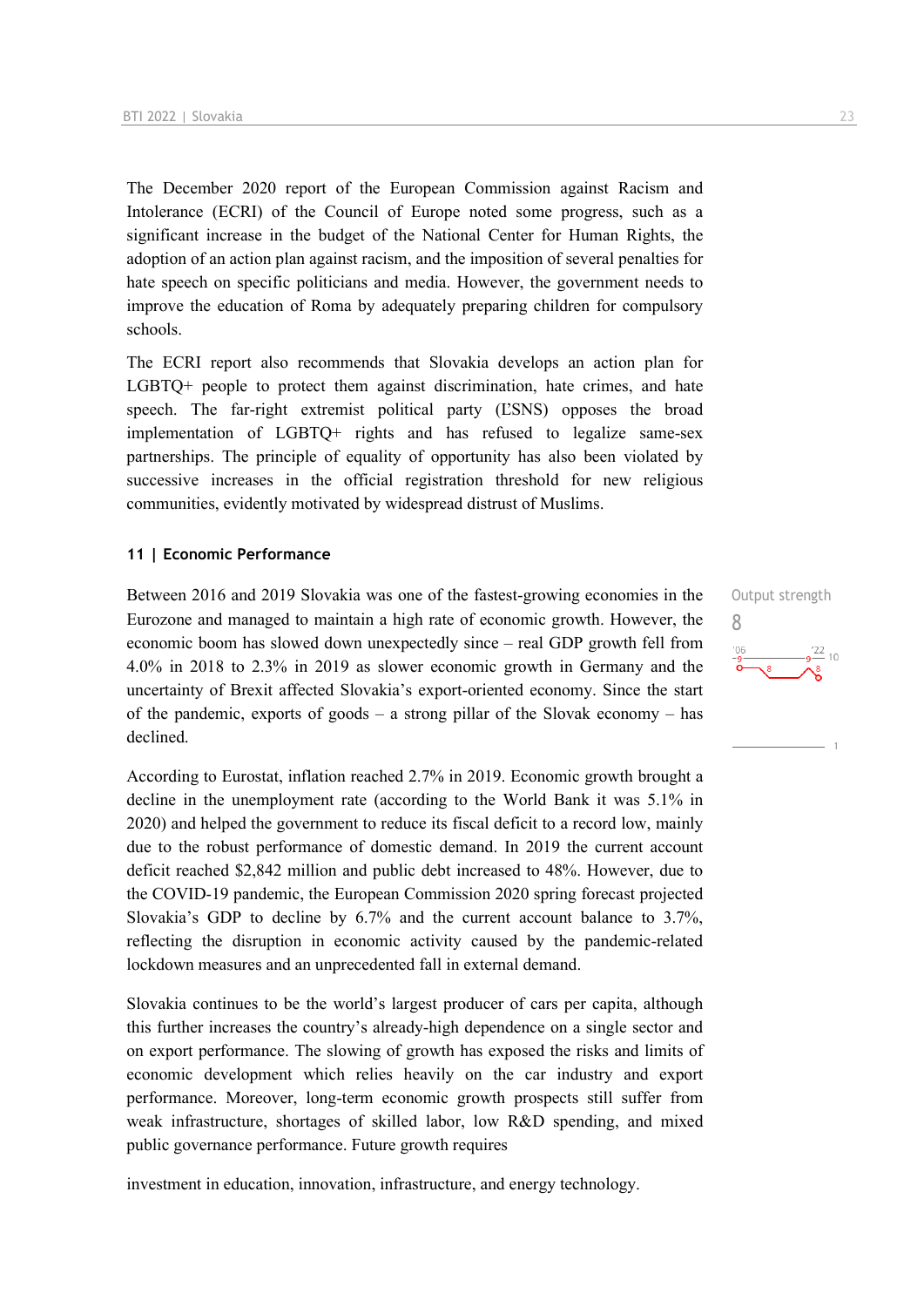#### **12 | Sustainability**

Slovakia has considerable natural resources, primarily water and wood. Industrialization and general economic development are still higher priorities than environmental protection. As an EU member state, Slovakia adheres to strict environmental standards; however, its historical legacy still influences the policymaking process and administrative approach to the environmental agenda.

Public awareness of environmental issues has been gradually increasing and the government responded to this by amending some legislation and strategic documents. In February 2019, the Pellegrini government approved a new strategy for environmental policy, Greener Slovakia. It sets clear and measurable goals which should be met by 2030. The document identifies environmental challenges and priorities, including waste management, air quality, and habitat and species conservation, especially in forest, meadow, and wetland ecosystems. Some of these policies have already been implemented (e.g., an environmental protection law, which prohibits logging in national parks and protected areas).

Many environmental experts agree that Slovakia should cut financial support for the mining and burning of coal. However, automotive and supporting industries are of such a size that Slovakia is among the most intensive energy-consuming countries in the European Union. The EC stresses that environmental taxes need to be reformed, as the implicit tax rate on energy in Slovakia is among the lowest in the EU. Slovakia should focus on increasing taxation in transport (0.3% in 2018; EU average is 0.5%) and pollution resources (0.03% in 2018; EU 0.08%). Differentiating tax rates according to the carbon content of the energy source could also encourage more environmentally responsible behavior.

The new government formed in 2020 includes representatives of environmental initiatives with a high level of commitment to solutions to ecological problems. It is very likely that the impact of environmentalist ideas will begin to effectively counterbalance the dominance of the technocratic approach.

Slovakia has a developed and functional system of educational institutions offering all levels of education from preschool to tertiary education, as well as life-long learning programs. The UN Education Index score for Slovakia (0.826) is similar to neighboring countries in the region. However, its quality is declining compared to more developed countries due to the state's low level of spending on education and insufficient implementation of innovative teaching and learning methods. Spending on education fell from 4.1% of GDP in 2014 to 3.9% in 2017. Moreover, while R&D spending reached a historic peak of 1.2% of GDP in 2015, it declined to 0.8% in 2018.

Progress in this area is very slow, with reforms often poorly prepared and ineffective, due to a lack of political consensus and administrative chaos. Previously

Environmental policy 8  $^{\prime}06$  $\frac{22}{10}$ 

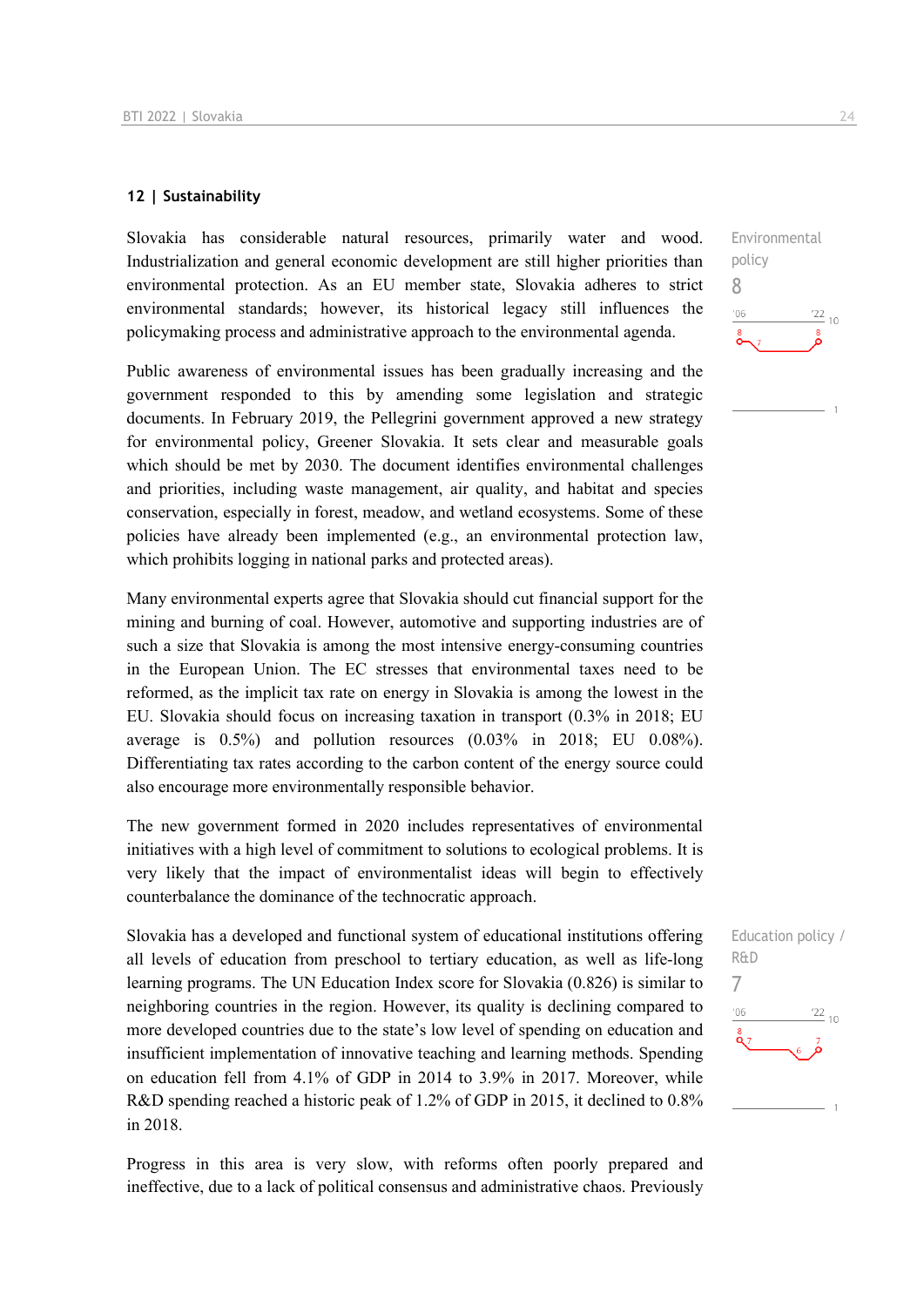announced education reforms have been delayed or managed in an erratic manner. The teaching profession is unattractive to jobseekers and graduates tend to choose better-paid jobs. In 2019 the Pellegrini government increased teacher salaries by 10% and updated its education strategy. However, the latter overlooks a number of areas. Vocational education and training have been neglected for decades (since the transformation) and universities focus exclusively on non-technical education. Therefore, Slovakia faces a shortage of skilled workers, who are needed in its industry-oriented economy. Tertiary educational attainment has improved but remains below the EU average and quality control in higher education does not meet international standards.

In the period under review, little progress has been made in improving the quality of education. Despite continued economic growth, investment in education, research and innovation remains below OECD and EU averages. Both organizations have repeatedly emphasized the importance of improving several educational parameters (e.g., increasing the attractiveness of teaching, tertiary educational attainment, tackling the segregation of Roma students), as the education system is insufficiently geared toward increasing Slovakia's economic potential.

Slovakia has a weak and underdeveloped research and innovation policy. R&D intensity, the number of patent applications, and levels of employment in knowledge-intensive activities are below the EU average. Private sector investment in R&D has not been sufficient to compensate for state failures in managing R&D. In this sector, Slovakia is highly dependent on EU funds and, according to the Slovak Organization for Research and Development Activities, corporate funds account for only a quarter of total Slovak funding. Almost 90% of all foreign resources are EU money, accounting for 39.4% of total government spending. Corrupt and clientelist practices by the previous government (e.g., public funds specified for R&D allocated to unskilled loyalists of the Smer-SD party rather than to qualified and experienced experts) demotivated real professionals from systematic work for the public good and had a devastating impact on the morale of prominent researchers in areas of scientific innovations.

During the pandemic, many research organizations developed new, innovative products and technologies, yet the main barrier to getting these to market is an administrative and bureaucratic environment which hinders successful and fast industrial production. The new government focuses on improving the drawing of EU funds supporting innovation and research, and some progress has been made in this regard.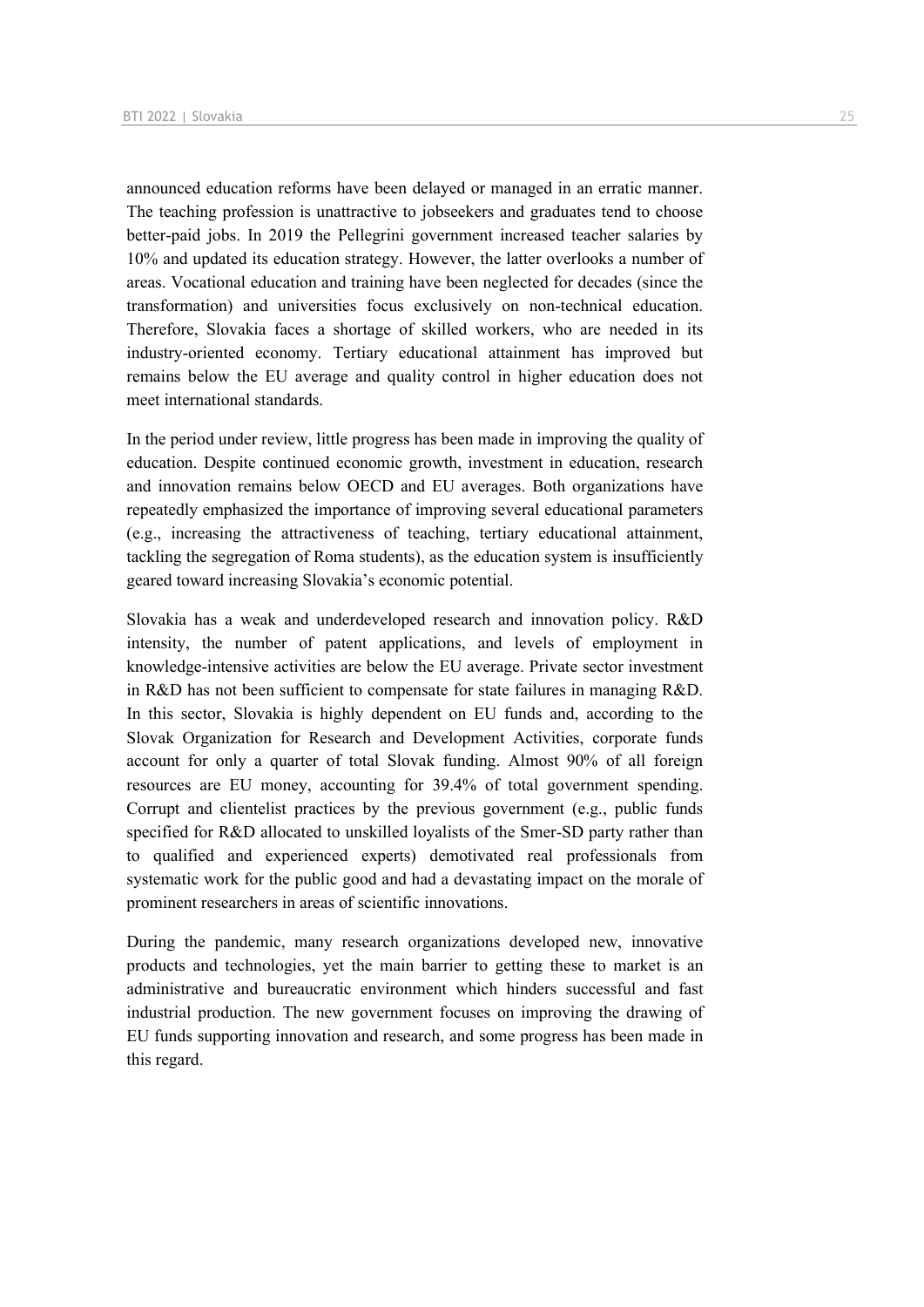## Governance

## I. Level of Difficulty

Structural socioeconomic constraints on governance in Slovakia are relatively low, although none of the post-1989 administrations have addressed the existing constraints efficiently or sustainably.

1) Substantial regional disparities exist between the relatively developed western part of the country (the Bratislava region, where there is export-oriented manufacturing FDI) and the central, southern and eastern parts of the country. These regions are still lagging behind, and their infrastructure remains underdeveloped despite long-running EU-sponsored investment programs in the east of the country. Improvements have been slow, and investments stopped entirely due to the pandemic.

2) Long-term unemployment is falling, but it remains high, in particular for young people and those living in disadvantaged regions. At the same time, there is a lack of high-skilled labor in some areas in which projects receiving foreign investment are located.

3) Poverty, low educational attainment, poor health outcomes and discrimination faced by the Roma population remain long-term, serious challenges to good governance.

4) High-tech industry representatives consistently point out that Slovakia's education system does not provide high-skilled labor in the required (usually technical) fields. Although the government has undertaken some reforms (e.g., a dual education system), so far these have only had a small effect.

5) The gap between the demand and supply of highly skilled personnel remains large in several sectors. The COVID-19 pandemic revealed a shortage of medical personnel due to brain drain. Health care services in Slovakia are set to experience a further shortfall of professionals due to aging health sector professionals.

6) By January 30, 2021, Slovakia had recorded 45,500 confirmed cases of COVID-19 and 836 deaths per million.

Structural constraints 1 $-06$  $^{22}$  10

 $-6 - 1$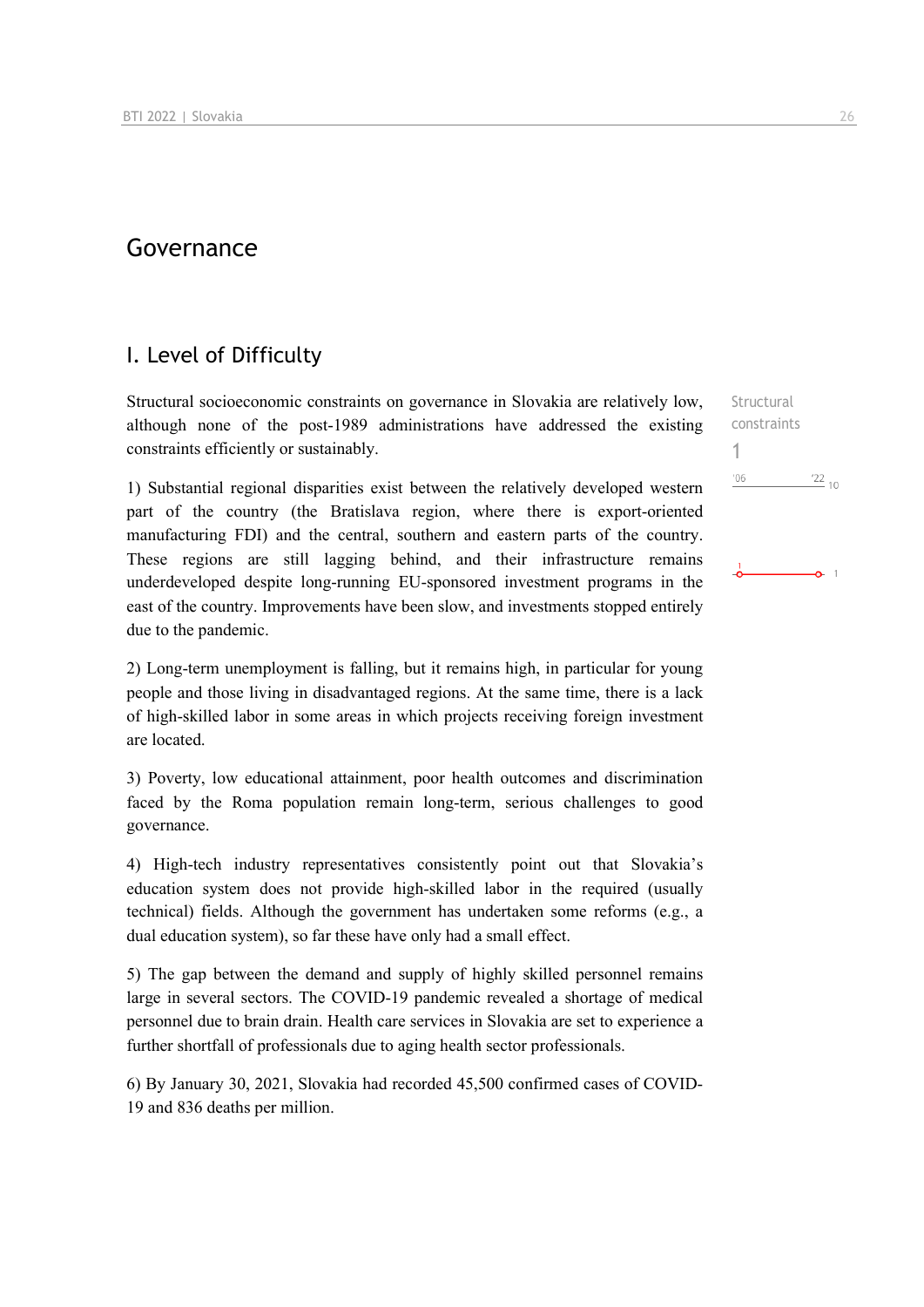Slovakia has a long and vibrant civil society tradition, and committed civil society actors, including numerous citizen associations, civil society initiatives and platforms, and large interest-based organizations participating in the social dialogue. There are around 64,000 non-governmental organizations, including foundations and civil associations.

During the review period, Slovak NGOs were effective in organizing campaigns and protests against several contentious issues, especially in response to the murder of Ján Kuciak and his fiancée. These protests were the largest since the Velvet Revolution in 1989 and demonstrated the ability of civil society to influence society and even decision-making. The movement "For a Decent Slovakia" emerged from these protests and continued to rally during 2019, demanding progress in the investigation of the murders and more appropriate law enforcement.

The three elections since (regional, presidential and European Parliament) showed that civil society is capable of producing fresh leadership if the electoral system and political parties allow for such candidates.

However, civil society has been subject to significant rhetorical attacks. On the other hand, the new law on the register of NGOs - which came into force in January 2019 - was welcomed by civil society actors, as it offered a unified system of registration.

One of the NGO sector's important sources of funding is tax assignation (corporate and individual taxpayers can assign up to 3% of their tax to selected NGOs). For example, in 2018 around 800,000 taxpayers assigned a total of  $\epsilon$ 64 million,  $\epsilon$ 2 million more than the previous year.

Specific historical legacies (e.g., mistrust in strangers, a parochial political culture, social pessimism and passivity) have for decades influenced social capital in Slovakia. This resulted in the creation of strong social networks among relatives and close friends. Slovakia has somewhat lower levels of interpersonal trust than the neighboring Czech Republic. Society is still not particularly open to social relationships that promote cohesion and the inclusion of strangers, but there is a strong tendency toward social bonding that promotes mutual support.

Slovakia's politics is highly confrontational and conflictual; however all conflicts are solved through authorized institutions: in the parliament between parties, in the Constitutional Court between institutions.

In the past, the most salient division in Slovak society was the split along ethnic lines that manifested itself in party politics. During the last few years this potential line of confrontation has become less salient at the national and local levels. Moreover, Slovakia's ethnic Hungarian minority has shown a tendency toward political moderation. However, due to ideological differences and personal animosity among ethnic Hungarian leaders and parties, since the February 2020

 $\frac{22}{10}$ 

 $\overline{\phantom{0}}$ 

۰o

|     | Conflict intensity |
|-----|--------------------|
| '06 | $\frac{22}{10}$    |
| Ą   |                    |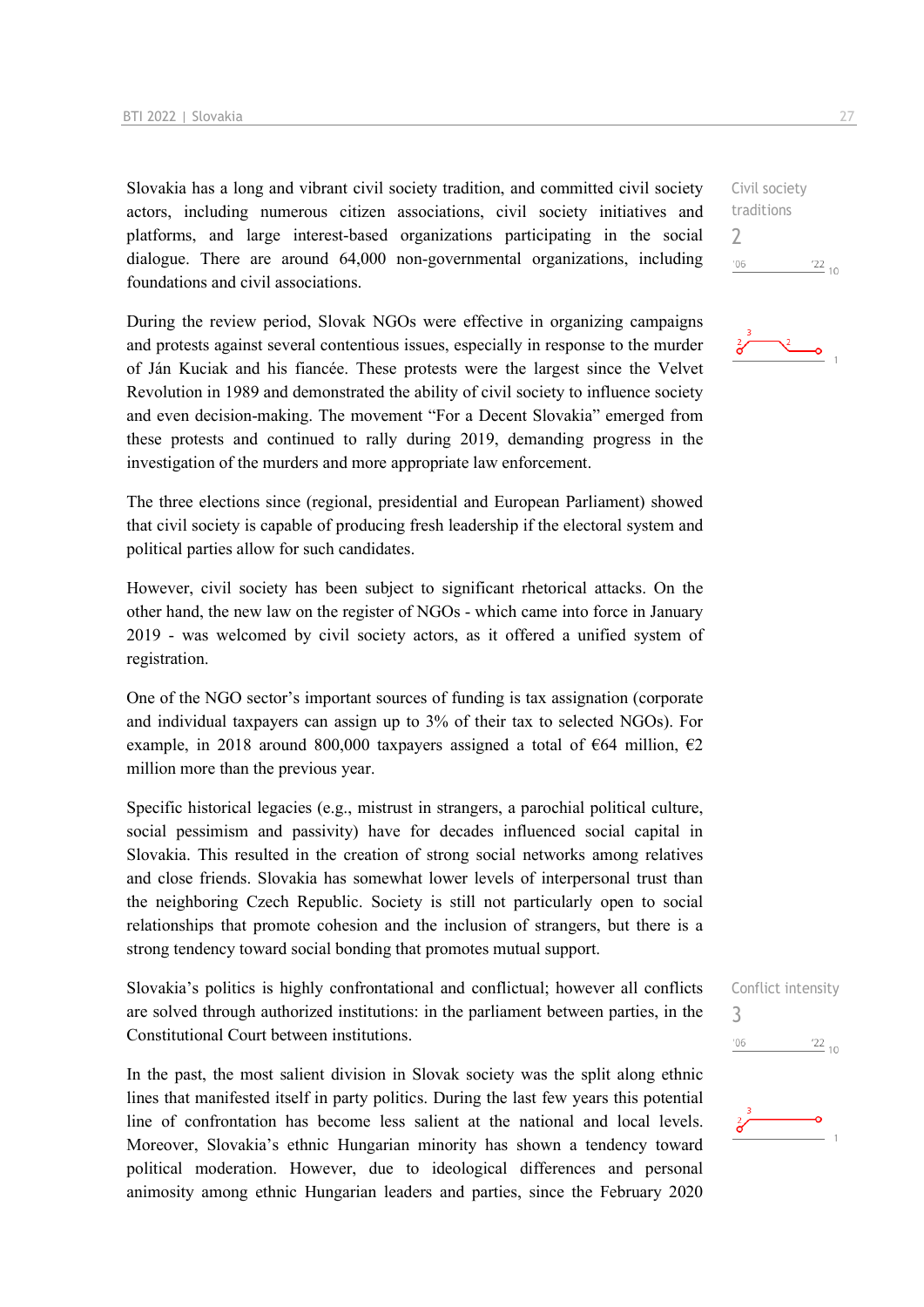elections the Hungarian minority is not represented by any ethnic party in parliament, the first time this has occurred in Slovakia's history (the potential vote share is estimated around 10%). Slovakia's population remains prone to ethnic nationalism and racist sentiments, especially in areas with a significant Roma population living in segregated, socially excluded settlements.

The dividing line between conservatives and liberals on cultural-ethical issues (e.g., reproductive behavior, family models, LGBTQ+ rights, abortion and gender issues) is increasingly prominent and shapes public discourse. Polarization along this dividing line has recently intensified but has not escalated into open conflict. In 2019 the nationalist conservative SNS party frequently attacked the Istanbul Convention based on the Catholic Church's objection that the agreement promotes "gender ideology." These moves by conservative and nationalist actors were welcomed by far-right extremists linked with the party Kotlebovci-ĽSNS and now the self-declared "social democrats" from Smer-SD. The result of this was the removal of Slovakia's signature from the Istanbul Convention. This cleavage between conservatives and liberals over cultural-ethical issues has potential to widen, and the extremists were able to mobilize a few, small scale protests during the state of emergency. However, none of the old or new cleavages so far have escalated into incidents of mass violence.

## II. Governance Performance

#### **14 | Steering Capability**

Slovakia's capacity for strategic planning is rather weak in terms of institutions and personnel, as there is no central coordination unit in the Government Office or parliamentary committee that coordinates strategic planning. However, a number of strategic documents exist, primarily due to EU post-accession conditionality, as the EC requires them for structural funding and coordination. There are also many other documents that have been elaborated at municipal, regional and sectoral levels over the past two decades.

The key strategic document "Vision and Development Strategy of Slovakia by 2030" was prepared in 2019 defines its main objectives as sustainability, the quality of life, effectiveness and policy integration. These general priorities were also reflected in the manifesto of the Matovič government. The central position of the Finance Ministry has been strengthened and it has drafted major reform documents, including "Modern and Successful Slovakia," the reform plan related to the EU new recovery fund, and the National Reform Plan 2020, to address the impact of the pandemic. The COVID-19 pandemic has upset the balance of economic, social,

#### Question Score

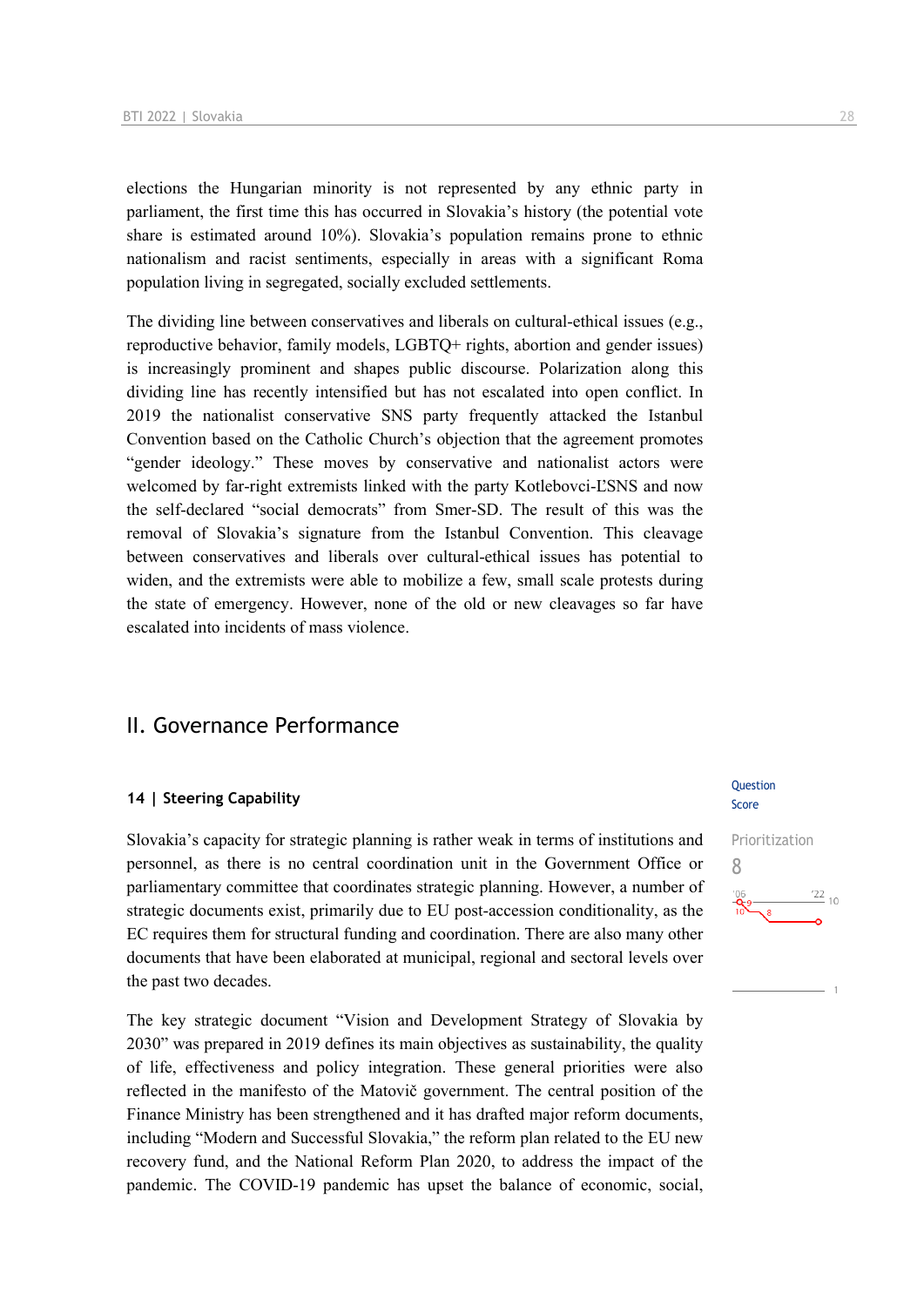environmental and good governance, and the government was frequently forced into correcting its plans, documents and measures due to erratic decision-making. Despite the publicized shift in focus from economic growth to the quality of life, the main policy reform units at the ministry level ("Values for Money") play a central strategic role and focus on economic - and often short-term political - goals.

The fragmented nature and the rigid departmentalism of the public administration complicated strategic planning before the pandemic and no additional mechanisms which might enhance the strategic capacities of the government were established. The strategic capacities of the public administration are also weakened by the high degree of staff turnover which, driven as it is by a politicization of appointments, limits the continuity of institutional expertise.

Previous democratic and economic reforms introduced by Slovak governments were generally driven by the European Union and the country's obligations as a member of the European Union. The implementation of these reforms and policy measures has been largely effective. Since Slovakia's accession to the European Union, frequent amendments to basic legal regulations, and the adoption of new regulatory measures have combined with poor coordination to create numerous implementation problems and increased transaction costs for society. Further development requires a more sustainable and higher value-added economy to overcome regional disparities and current educational deficiencies in human capital. The ongoing EC reports continue to recognize Slovakia's strategies and reforms, but emphasize that their implementation often remains poor, erratic, and slow. For example, the long-awaited health care reform was stopped by the Pellegrini government, while education reform has failed to consider areas such as vocational training. Little progress has been made with the promised improvements to public transport infrastructure. Under the Matovič coalition, some reforms (e.g., anticorruption, rule of law, law enforcement) were prepared, but their implementation has been slow, primarily due to the pandemic. The government's focus has been on implementing measures to combat the pandemic. In spring 2020 the government restricted public movement to protect public health in the midst of the pandemic. Economic measures focused primarily on cash assistance and governmentguaranteed loans to businesses as well as citizens. This has the potential to increase dependency on the state and eventually undermine the economic recovery.

In the lead-up to Slovakia's accession to the European Union, policy learning was more efficient due to EU legislation and different schemes of cooperation. Before the COVID-19 pandemic, the impact of the European Union was strong, especially through its fiscal consolidation requirements. Since March 2020, domestic reforms appear to be driven by political interests and the expertise of individual ministers. While Pellegrini's government clearly knew how to follow EU requirements, as well as pursue its own ideological and pragmatic priorities, the Matovič government's policy learning, performance and flexibility appear to be limited by



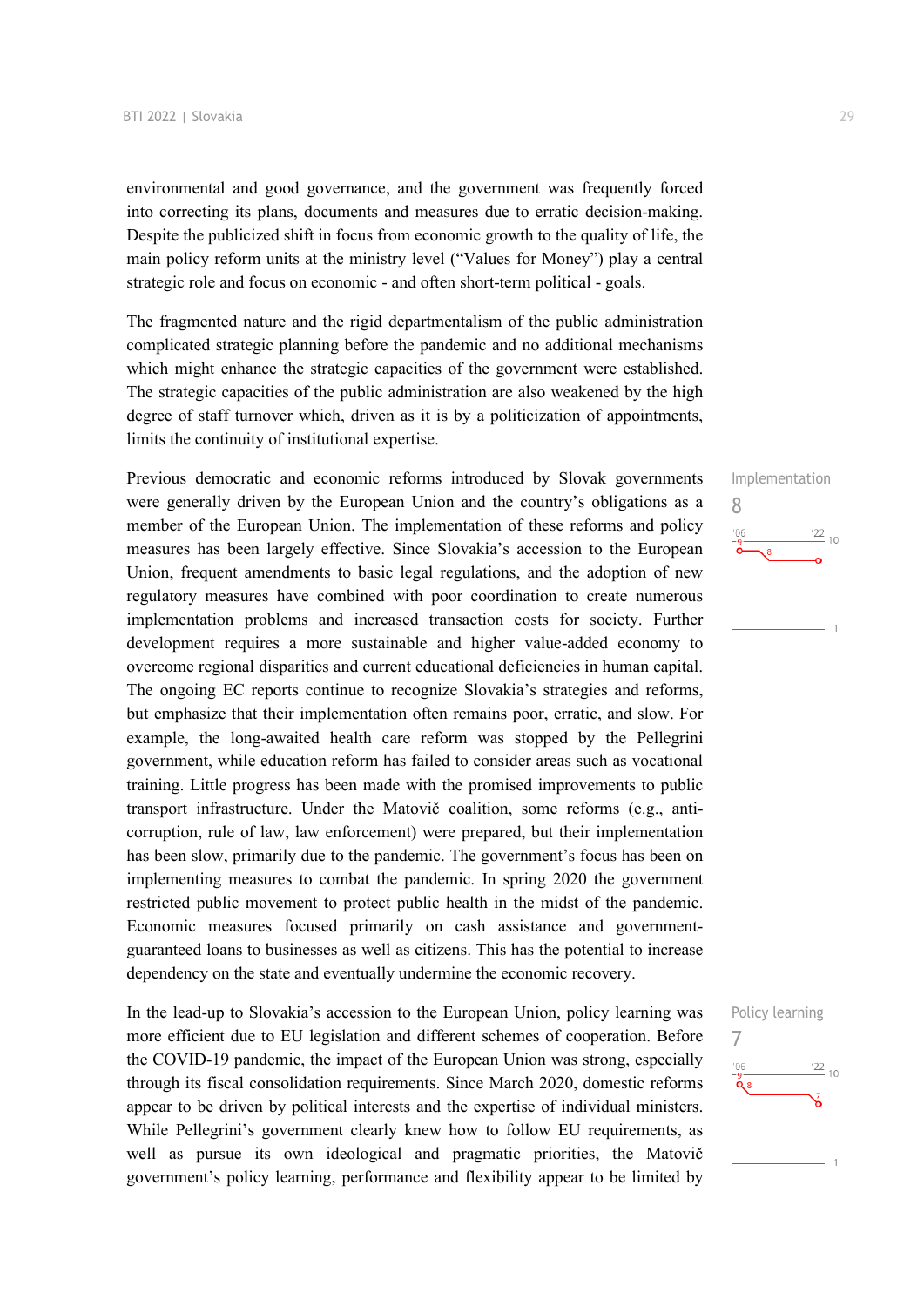individual coalition parties and party leaders. A good example is Matovič personal support for nationwide antigen testing, despite criticism from experts and scientific organizations, who pointed to countries finding success in using a large number of PCR tests to track and contain the spread of COVID-19. For example, Martin Smatana, the former head of the Institute of Health Policy Public, claimed that Slovakia performed a million tests per week, but that the tests were not accurate and researchers had no possibility of tracing that number of people. The result was that many infected people met with dozens of others before they realized they were positive. The preference for mass antigen testing against the expert recommendations, and the limited access to PCR tests, combined to produce chaos. Matovič personally insisted on this unprecedented move despite a huge wave of criticism expressed by epidemiologists. In January 2021 he even questioned the effectiveness of vaccination while supporting nationwide testing, which led to sarcastic media headlines such as: "A swab instead of a jab." This chaos resulted in an enormous increase in the number of deaths linked to COVID-19: in January 2021 Slovakia had one of the highest increases in COVID-19-related deaths per million in the world (Our World in Data).

#### **15 | Resource Efficiency**

Public service performance improved slightly during the EU accession process when EU conditions stimulated civil service, regionalization, and decentralization reforms. Since then, professionalism and efficiency, especially under the three Fico governments, have suffered from an increase in the central state apparatus, a lack of qualified staff (particularly at the local level), corruption scandals, nepotism, and frequent ministerial changes. Professionalism and efficiency of the public administration have suffered from the growth in the size of central state apparatus and a lack of qualified staff in the civil service. Clientelist and politicized appointment practices in public administration have also increased the risk of corruption.

In July 2020 Igor Matovič, who in the past had frequently criticized Smer and SNS for their clientelist approach to civil service nominations, decided to replace all heads of district offices without even consulting his coalition partners. The party OĽaNO introduced a quasi-transparent and semi-democratic procedure: a special website was launched where citizens could report the "moral failures" of the preselected candidates. This unusual "public screening" caused concerns among the opposition as well as coalition partners, who said they preferred clear qualification criteria to avoid nominations of underqualified people who lacked previous management experience.

Under the previous Smer-SD led coalition, the bodies responsible for controlling the distribution of EU structural funds were integrated into the Government Office in Efficient use of assets 7 $\frac{22}{10}$  $'06$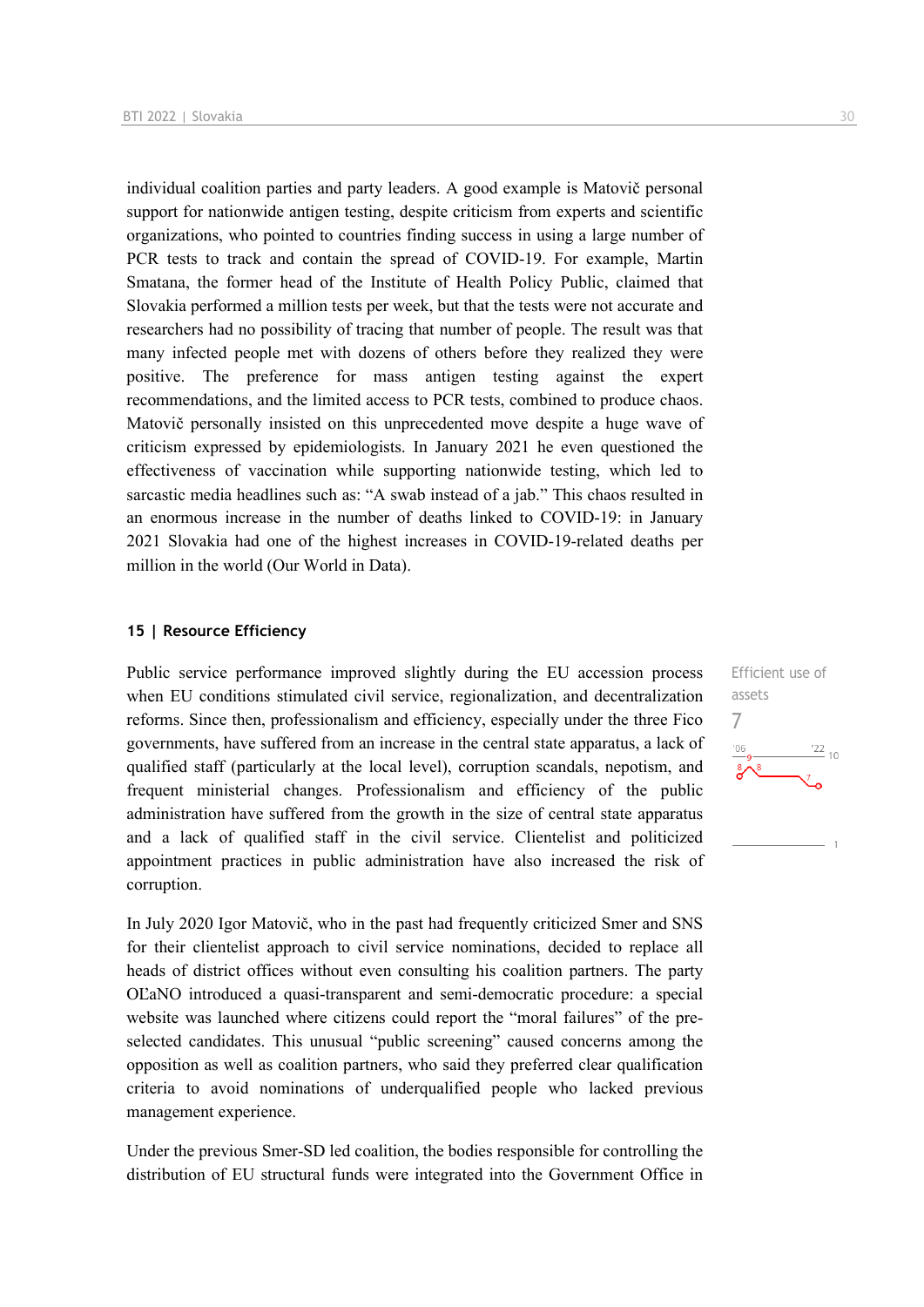order to improve coordination and centralize control over strategic public investments. The Matovič government created a new Ministry for Investments, Regional Development and Informatization of the Slovak Republic; it aims to concentrate this agenda in one central body to improve Slovakia's performance in drawing EU funds. A balanced state budget has been a clear priority in Slovakia. However, only months before the 2020 elections, the Smer-SD and SNS, in a clearly populist manoeuvre, passed several amendments (using fast-track legislative procedures with one instead of three readings) that threatened fiscal stability in an attempt to attract more voters (e.g., an increase in family benefits, the 13th pension and the cancelation of highway tolls).

Since the economic crisis, Slovakia has managed to reduce its government deficit from 8% in 2009 to 1.3% in 2019 (Eurostat), but the consolidation efforts have weakened over time, and the COVID-19 pandemic-related measures led to an unprecedented growth in expenditure. The pandemic disrupted the consolidation of the state budget and Finance Minister Eduard Heger (OĽaNO) admitted that achieving a balanced budget is not expected in the next three years. Besides the devastating effects of the COVID-19 pandemic, risks to the public finances remain predominantly long-term in nature (e.g., population aging, and a lack of pension and health care reform). Public debt is relatively high and in 2021 will pass 60% of GDP. The state budget for 2021 is projected to be 65%. According to INEKO experts, the budget lacks a plan for recovering public finances backed by specific measures. It also lacks a long-term vision for the end of the government's current term in office. This approach deviates from what appeared to be the previous consensus over fiscal responsibility.

The Supreme Audit Office of the Slovak Republic (NKÚ) is an independent authority accountable exclusively to the National Council. During the period under review, NKÚ's performance improved. Some of the most sensitive cases of Fico's era (e.g., the suspicious allocation of EU funds to farmers) ended in police investigation and in criminal charges. According to its chair, NKÚ closely cooperated with the General Prosecutor and the police.

After the February 2020 elections, the new government established a coalition council as an informal forum to coordinate political priorities, legislative activities, and communication. Most importantly, the council negotiates solutions to potential disputes between the coalition parties. The preparation of the government manifesto took even longer than in 2016 and increased from 70 to 120 pages and included more goals. However, immediate tensions within the coalition emerged and have continued to the present. The main protagonists are Prime Minister Matovič and Economy Minister Richard Sulík (SaS, Freedom and Solidarity). Matovič's style of communication has raised questions over his personality and ability to maintain the coalition. Matovič tends to announce certain measures (e.g., COVID-19 restrictions) one day and then change them significantly the next. He even called

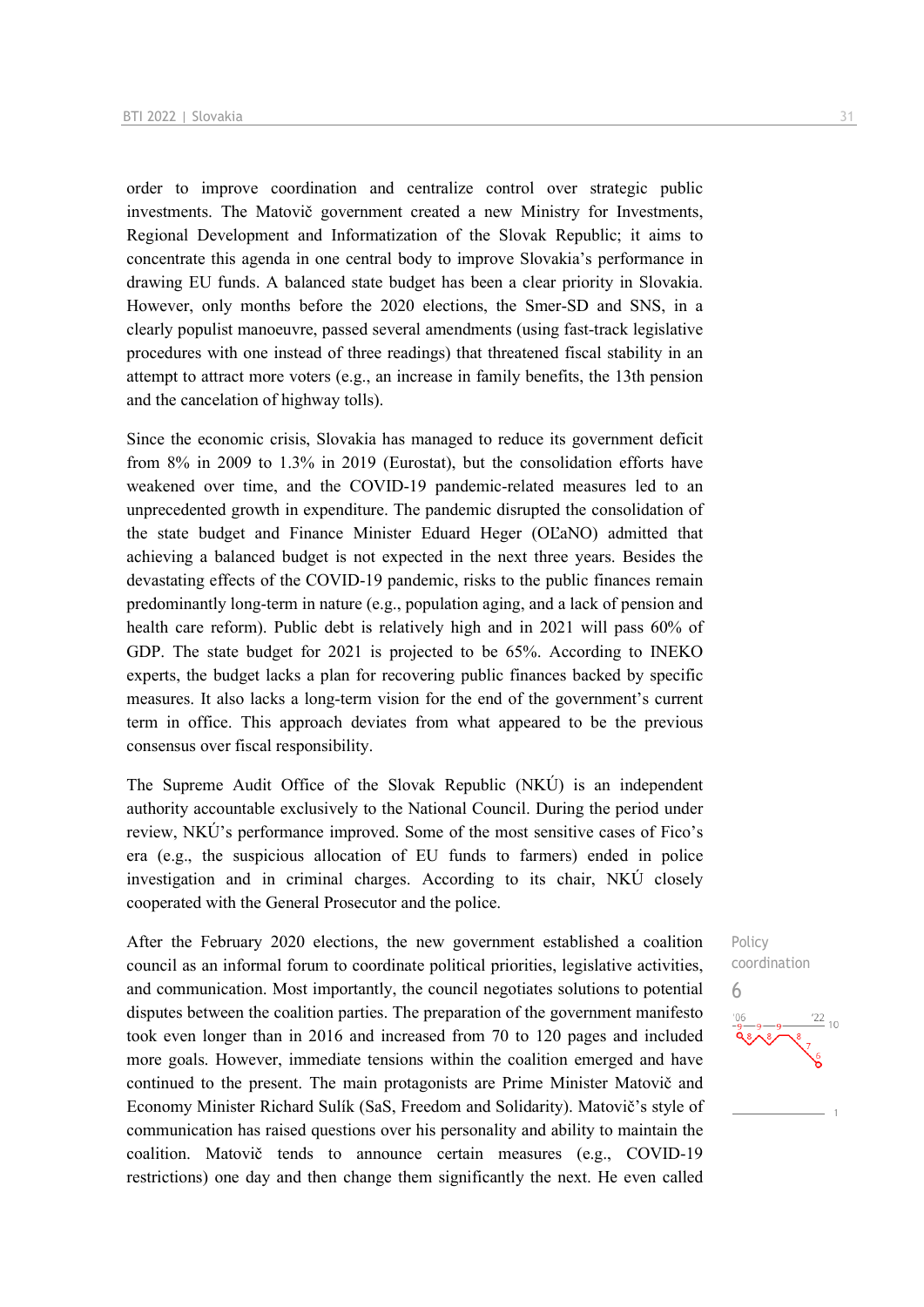Sulík an "idiot," though despite the prime minister's right to remove Sulík from the office, he refrained from doing so (as of January 2021). Sulík insisted that SaS will stay in the coalition under any circumstances but called on Matovič to respect the coalition agreement that partners do not criticize each other.

The leaders of smaller coalition parties have called on Matovič to improve his communication, but his style has not altered. Policy coordination between the coalition partners is complicated and as a result, the government returned to Slovakia's traditional pattern of departmentalism, with ministries divided between the coalition partners and following the particular party's priorities. The government is rather fragmented and the best glue for the coalition appears to be the threat that Fico and Pellegrini, eventually with the help of the far-right, may replace it.

Corruption is the most sensitive political problem undermining political stability, good governance, and the quality of democracy in Slovakia. In the wake of anticorruption protests (2018 - 2019), a new initiative Chceme Veriť (We Want to Believe) was launched by leading NGOs. The strong pre-election anti-corruption agenda brought a change of government in 2020 which improved the conditions for the fight against corruption and appointed new leaders to the police and the prosecution, strengthening the independence of the police from political influence, and opening the Prosecutor's Office to public control. The enforcement of measures against legal persons is on the rise, but only 24% of businesses surveyed in Slovakia believe in its effectiveness. 53% believe that corruption is a problem when doing business in Slovakia (Business Eurobarometer Survey, 2019).

In its 2021 report, the Council of Europe's Group of States against Corruption (GRECO) indicated the slow progress of Slovakia in implementing measures to prevent corruption of members of parliament, judges, and prosecutors. Eight out of its 16 recommendations were not fully implemented more than five years after the publication of the previous evaluation report. The amendments to the Law on the Protection of General Interest have come into force – obliging members of parliament to declare gifts or other benefits and their movable or immovable property - but there has been no significant progress on asset declarations. GRECO has encouraged Slovak authorities to finalize a code of ethics for parliamentarians.

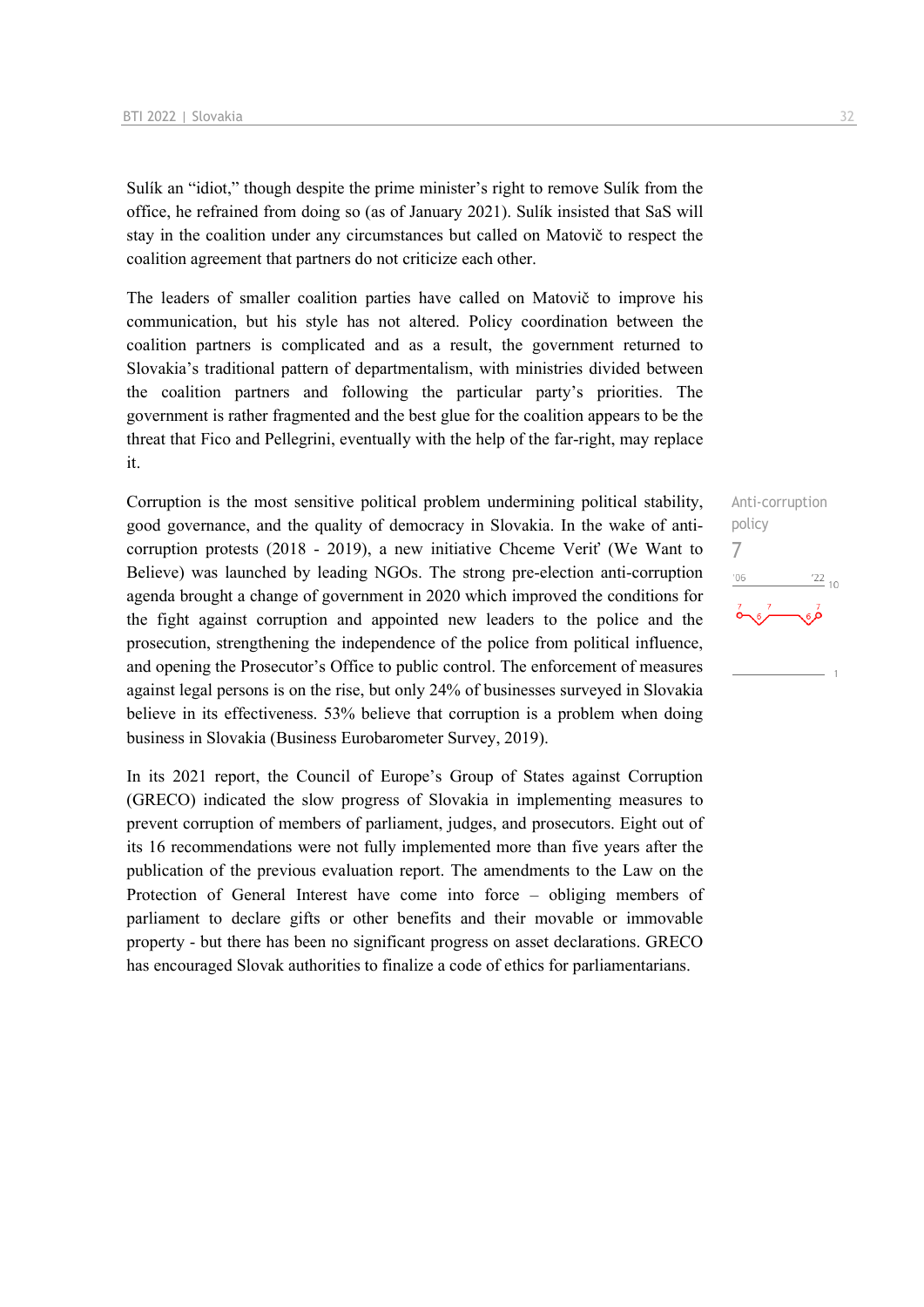#### **16 | Consensus-Building**

The majority of the main political parties agree on the desirability of fostering democracy, the rule of law, and human rights. During the review period, support for liberal democratic values varied among parliamentary parties and political actors but there is a general consensus over democracy. Since the February 2020 elections, there is only one extremist political party (the far-right Kotlebovci-ĽSNS) in parliament that casts doubt on democratic political values and institutions. Before the 2020 elections, populism flourished, and extreme political positions were part of election campaigning. However, after the elections, the new coalition government found a solid programmatic consensus on democratic values and a pro-Western foreign policy. Despite different ideological emphasis on cultural values, all coalition parties agreed and supported liberal democracy. The main political leaders also support the rule of law, anti-corruption policies, and reform of the judiciary, all of which have been the weakest part of Slovakia's democratic institutions under the previous Smer-SD governments. The leaders also expressed clear reservations over the state of rule of law in Hungary and Poland; therefore, it is unlikely that Slovakia will experience a turn toward illiberalism in the short term.

The main political parties agree on the desirability of fostering a market economy but there are differences of opinion when it comes to the precise nature of the market economy. The incumbent center-right parties prefer "pure" market economic principles. The former left-leaning governing coalition insist on a socially-oriented market model, without providing detailed characteristics, and have slowly interfered in the free market. The current consensus is focused on a few issues usually related to EU priorities, such as the need for fiscal consolidation and a balanced budget. However, a number of independent institutions could still prevent any attempts to erode basic market principles. These institutions include the debt-brake law, the Council for Budgetary Responsibility, the Slovak National Bank, and Slovakia's membership of the eurozone.

For a long period, there were no anti-democratic veto players in Slovakia. During the review period, the influence of extremist political forces persisted in public discourse, and the right-wing populist and extremist party Kotleba-ĽSNS again gained seats in parliament with 8% of the vote (20,000 more votes than in 2016). However, support for anti-democratic actors may decline given the internal split of the party leadership (January 2021) and a court verdict on Kotleba, who was found guilty of supporting and propagating movements which oppress fundamental human rights. His party remains rather isolated in the parliament.

Consensus on goals  $\overline{Q}$ 



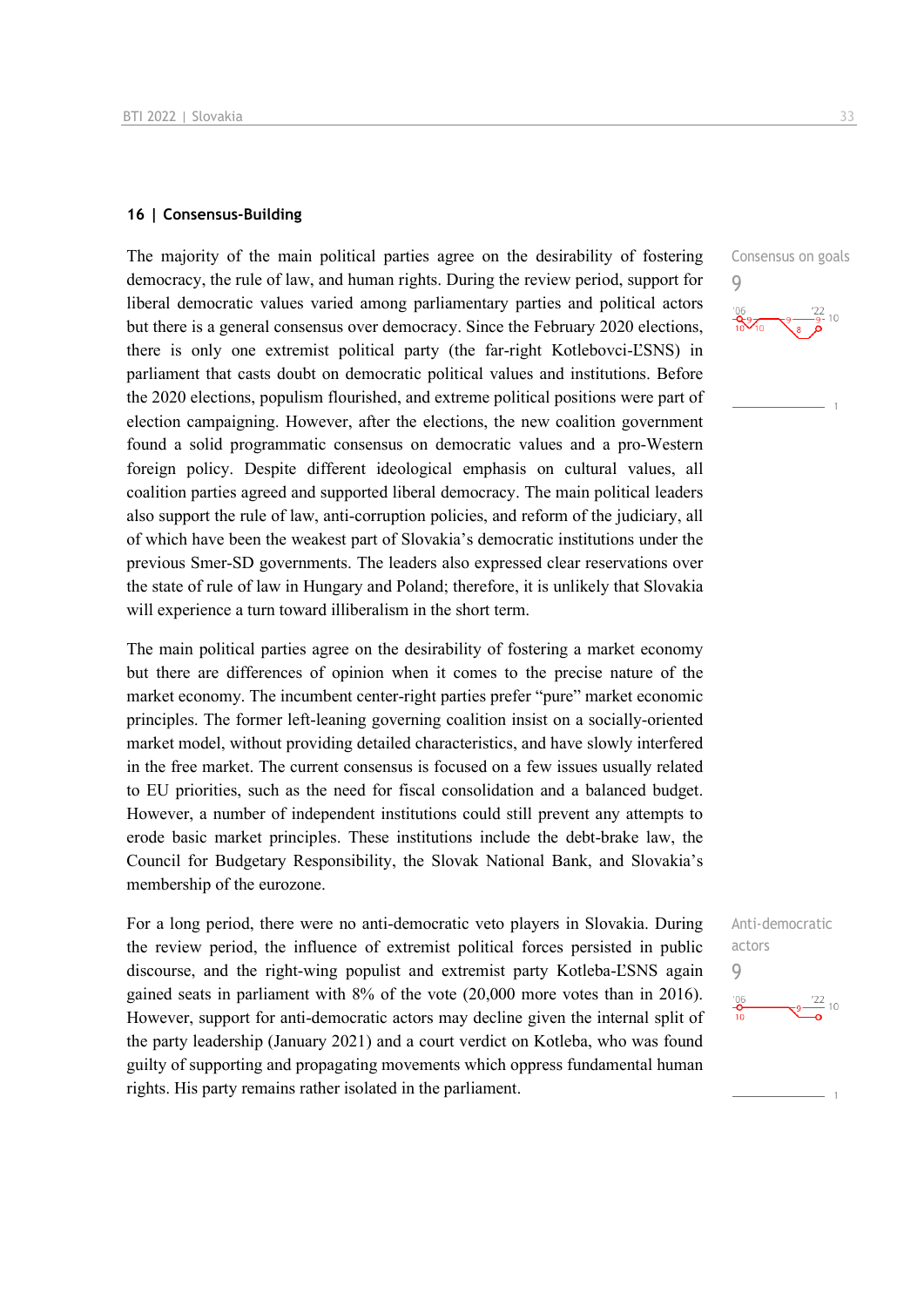Slovakia is marked by several cultural cleavages (e.g., ethnic, political, regional and religious) and social cleavages (e.g., social status and rural-urban residence). Ethnic nationalism still plays an important role in politics, and radical nationalists (Kotleba-ĽSNS) are present in the parliament (10.39% of the vote). However, nationalists SNS received 3% of the vote and did not pass the 5% threshold for attaining seats in parliament. Overall, however, Slovak-Hungarian tensions have become less politically salient over the last couple of years. The Roma population and Slovakia's few Muslim immigrants have replaced ethnic Hungarians as populist politicians' main target for hostility. The Matovič government has not made any serious attempt to prevent the escalation of cleavage-based conflicts. Traditionally Slovak cleavages are cross-cutting, rather than of a cumulative character, meaning deep conflicts along ethnic, class, regional or religious divides are very rare. Even if the political leadership has not intentionally focused on depolarizing structural conflicts, political parties tend to focus on immediate electoral challenges and not on long-term mobilization along cleavages.

The involvement of civil society actors in the political process depends to a high degree on the government's composition and policies. Previous cabinets led by Robert Fico and Peter Pellegrini preferred a paternalist and etatist model of interaction with civil society and opted for trade unions and employers' organizations, churches, academic institutions, and state universities as partners. Center-right parties tend to cooperate more with NGOs, advocacy, watchdog and human rights groups, and think tanks. The new government installed after the 2020 elections promised in its manifesto to strengthen the systemic financing of nongovernmental organizations and eventually consider increasing the allocation of the share of income tax to NGOs. Civil society is mentioned in the government's manifesto several times in relation to goals in fighting corruption, supporting democracy, and increasing transparency.

Slovak civil society proved to be sufficiently mature to gain widespread public respect and to influence public discourse to determine government policies. On the other hand, trade unions expressed their dissatisfaction with the inclusive social dialogue and in October 2020 left the social dialogue mechanism (tripartite negotiations). They blamed the labor minister (Sme-Rodina, We are Family) for constantly bypassing laws, and began a series of small peaceful protests, launching a petition to improve conditions and rights of working people.

Slovakia remains split over the legacies of two authoritarian regimes (fascist and communist). The process of reconciliation has been more complicated than in neighboring countries, and it has taken longer to establish institutions able to cope with the country's totalitarian past.

The Nation's Memory Institute (ÚPN) was established in 2002; its main responsibility is to provide access to records of the secret police (STB). Allegedly, some top figures of the former ruling party HZDS, including Vladimír Mečiar, were



Civil society participation 9  $\frac{22}{10}$ 



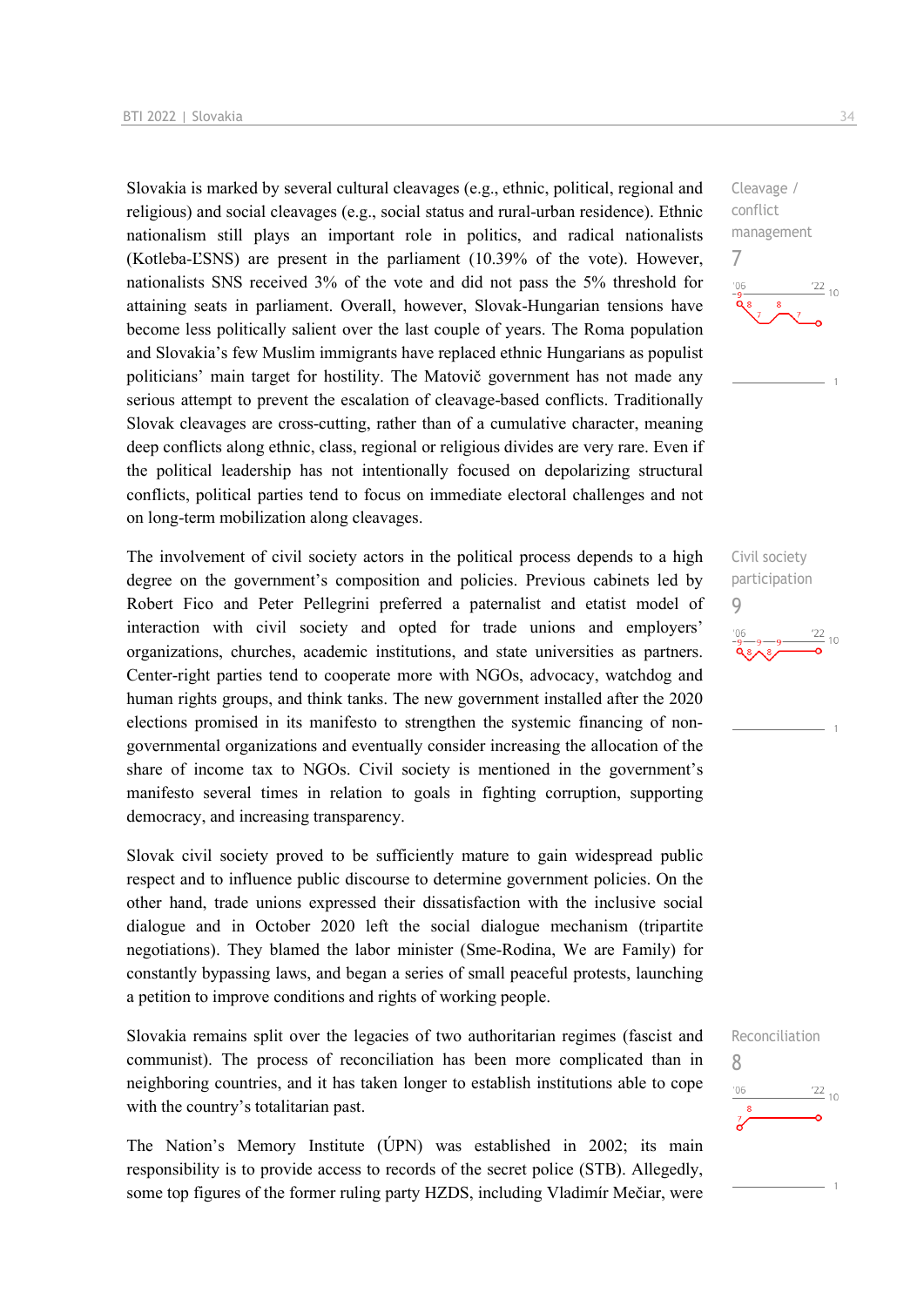collaborators of the STB. Allegedly, there have been instances in which the archives were manipulated and utilized against public and political figures, including Ján Budaj (now the minister of environment), one of the leaders of the 1989 anticommunist revolution. The ÚPN is responsible for documenting totalitarian regimes in Slovakia and its recent role in fighting right-wing extremism has been positive, although inconsistent, as some leading figures clearly favored a clerical-fascist state. During the review period, ÚPN became more active in analyzing the communist regime and this is likely to increase.

#### **17 | International Cooperation**

Slovakia is fully integrated into the international community, including the United Nations, the OECD, and the European Union. Leaders and diplomats use EU membership and alliances to advance the country's priorities. In recent years, Slovakian governments (including the incumbent government) have placed particular emphasis on the direct material benefits of EU membership; since the 2019 European elections the public discourse has been slowly changing and postmaterialist values (e.g., EU climate policies) have increasingly gained support mostly among the young generation - and subsequent relevance in policymaking. Slovakia is a voluntary party to the UN's High-Level Political Forum on Sustainable Development and has prepared a medium-term strategy for development cooperation. The national priorities for Agenda 2030 include (1) education, (2) an environmentally sustainable and knowledge-based economy, (3) poverty reduction and social inclusion, (4) the sustainability of settlements, regions, and the countryside in the context of climate change, (5) rule of law, democracy and security, and (6) good health.

According to the EC, the country has made progress toward achieving the Sustainable Development Goals (SDGs). For example, Slovakia performs better than the EU average on a number of SDGs such as reducing poverty and inequalities; some progress has been made in good health and well-being, and the quality of education, but Slovakia still lags behind the EU average on some indicators in these areas. However, environmental pressures, energy consumption from sources with low emissions, and resource productivity, all require more progress. Slovakia needs to reinforce climate action, affordable and clean energy, and more responsible consumption and production. The country has become increasingly dependent on EU structural funds to meet its developmental goals and lacks alternative means of development. Despite several attempts at reform, the rate of absorption of EU funds has remained low, although under the Matovič government it has improved slightly.

The Matovič government endorses many of the EC and OECD recommendations and is aware that growth opportunities lie in a more sustainable and higher valueadded economy. The most visible progress occurred in the field of justice and anti-

Effective use of support 9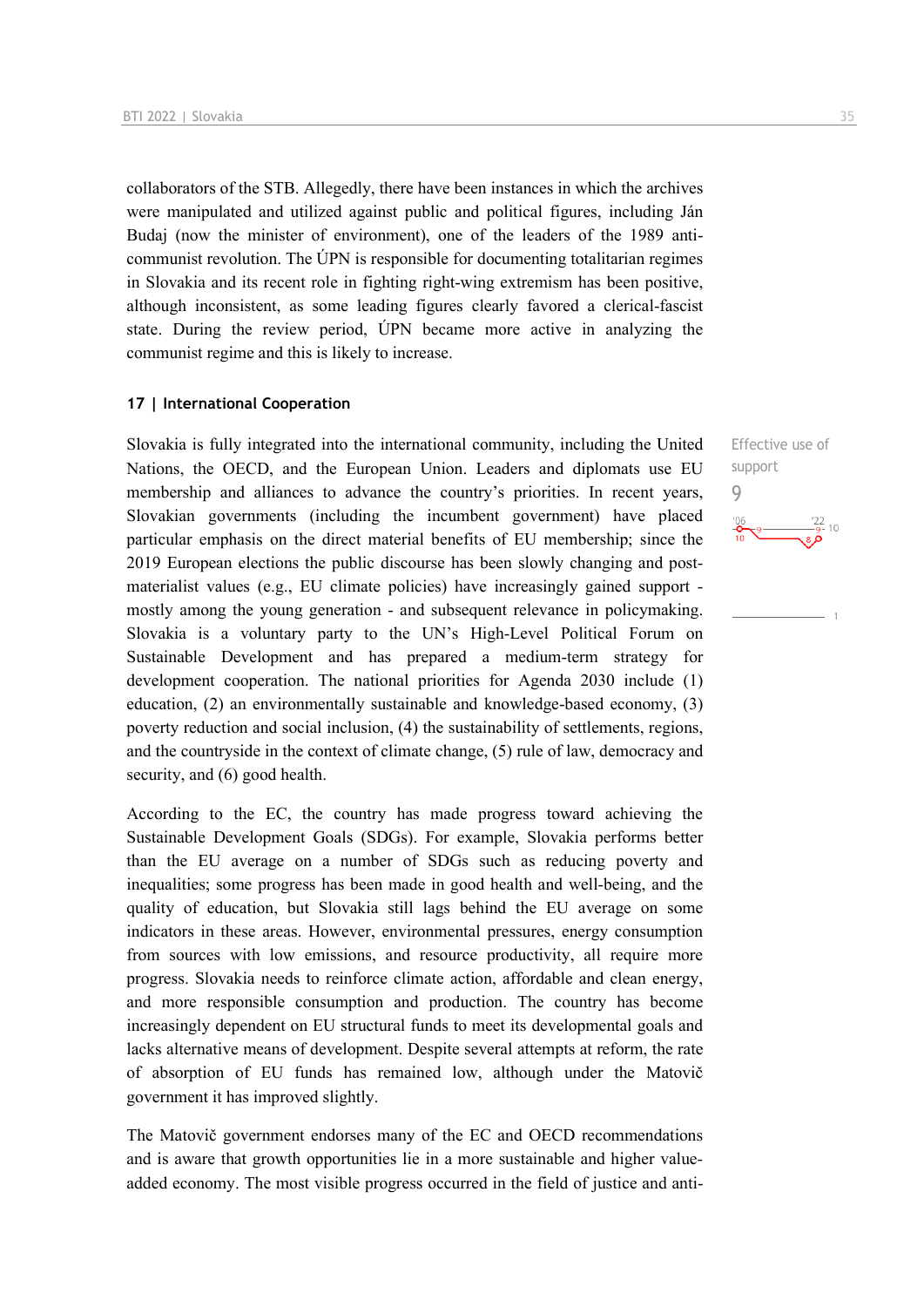corruption policies. However, Slovakia's main economic goals, namely reinstating sound public finances by 2024 (including reducing the tax burden for low-income persons, compensating the subsequent tax revenue gap by increasing indirect, property, and environmental taxes) is rather uncertain given the impact of the COVID-19 pandemic on Slovakia's small and open economy, and the empty state treasury left by the previous governments.

Since 1998, all Slovak governments have been trustworthy and reliable partners in their relations with the international community. An underlying state priority is to be recognized as a credible partner by the international community, especially by the United Nations, the OECD, OSCE, Council of Europe, NATO, the European Union, the Eurozone and in bilateral relations with individual states.

However, this image was damaged slightly during the Greek debt crisis and more importantly by the previous government's negative position toward the refugee crisis in Europe (although Prime Minister Peter Pellegrini, who replaced Robert Fico, showed a more accommodating stance toward EU migration policy). During the COVID-19 pandemic, the Matovič government acted responsibly and coordinated its engagement in international and multilateral efforts with the international community and its closest neighbors (Czech Republic, Austria, Hungary, Poland). Sometimes however, information on the response (e.g., closure of borders and mobility for commuters) was communicated at the last possible moment.

Slovakia's compliance with existing international agreements is relatively high; however, some compliance problems occur when economic costs are too high, for example regarding ILO core labor standards, climate change agreements, and human rights conventions.

The third Smer-SD-led government officially positioned Slovakia as a core supporter of EU reform together with France and Germany. The former prime ministers (Robert Fico, and his successor Peter Pellegrini) made EU relations a government priority, before the Visegrád-4. Since the change of the government, Slovakia's foreign policy and international cooperation is back on its Euro-Atlantic orientation. Slovakia's efforts to act as a credible and reliable partner within the European Union and pursue cooperative regional and international relations have been improved after the change of government and the departure of controversial SNS leader, Andrej Danko.

The new Slovak government demonstrated firm support for EU values even if that may complicate Slovak-Hungarian relations. For example, Slovak foreign and justice ministers rejected the Hungarian justice minister's initiative to implement a special deal on the "Professional Network, a Junior Program" within the Visegrád Group as an attempt "to bring an alternative understanding of the rule of law." The Slovakian delegation stressed that they did not see any sense in creating Credibility  $\overline{Q}$ 



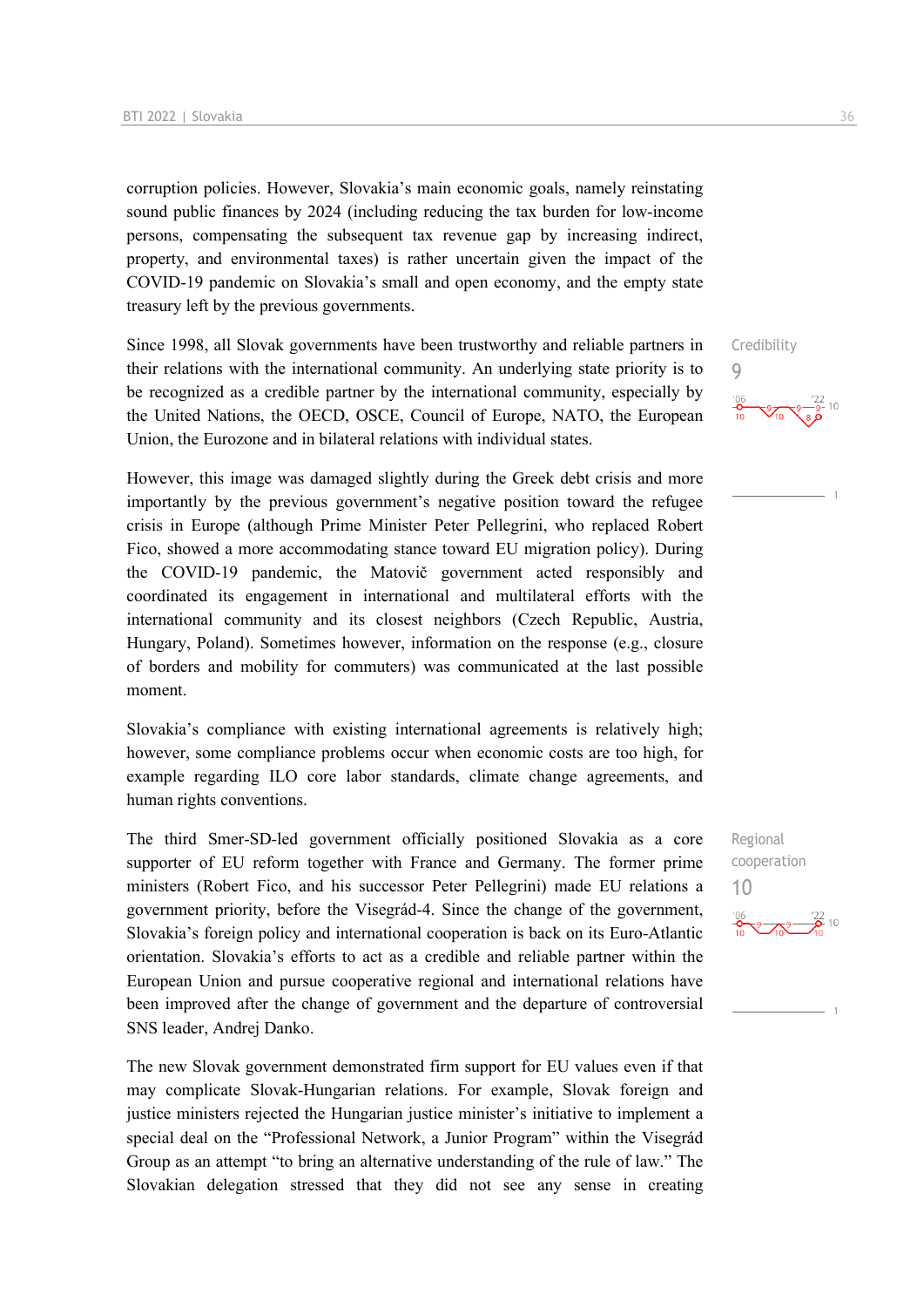"alternative" views of the rule of law principle that contradict the understanding of the principle across the EU.

Both Slovak governments during the period under review have supported EU foreign policy (e.g., supported sanctions against Russia and supported the EU's short and long-term policy goals in the Western Balkan and Ukraine, which constitute traditional territorial priorities of Slovakia's developmental programs).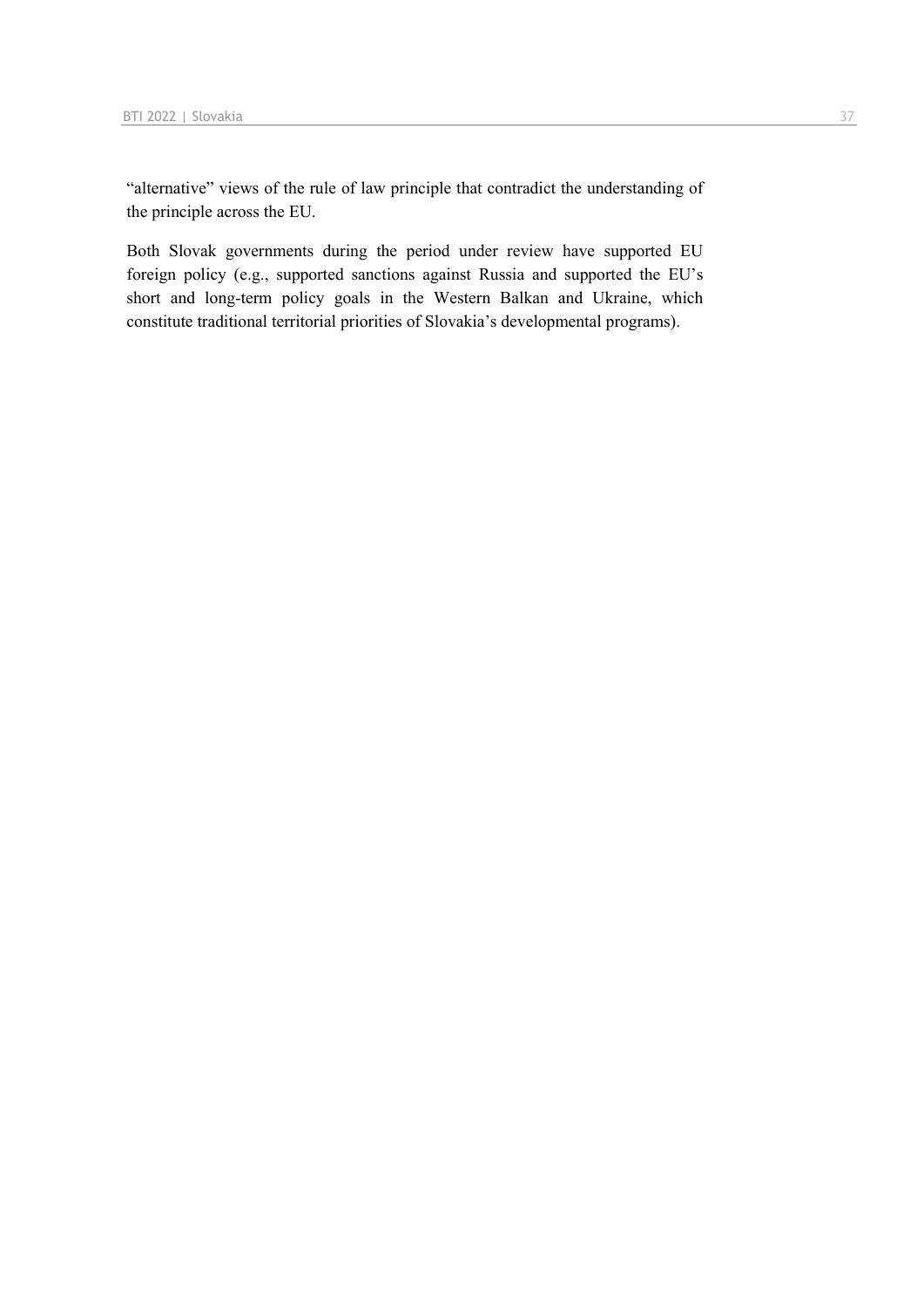## Strategic Outlook

Significant room remains for further political, economic, and social improvement in Slovakia as the country faces many important challenges. In foreign policy, a proactive EU policy, multilateral regional coalitions, and strengthening NATO ties are vital to reaffirm the country's international standing, which was weakened due to its lack of solidarity with EU policy during the 2015 migration crisis.

Zuzana Čaputová's victory in the presidential elections in March 2019 was followed by a change in government. The February 2020 elections brought victory for parties critical of the pervasive culture of corruption and the erosion of democratic quality. However, the tense coalition relations of the new government, COVID-19 pandemic-related violation of legislative rules, and frequently chaotic decision-making were features of the new regime and are not conducive to successfully advanced democratic transformation.

Therefore, domestically, there is an urgent need to build a political consensus on basic goals beyond anti-corruption policy. A broad political agreement on the desired level of state intervention in the economy, the systematic scope of social welfare policies and wealth redistribution needs to be reinvented after ten years of self-declared social democrats in power. Social policy should go beyond immediate political concerns and one-time contributions. The ambitious reform plan of the new coalition correctly defines key policy aims (such as ensuring the independence of the judiciary, improving the system of public procurement, as well as public integrity and anti-corruption policies); however, it also needs to strengthen the capacity, accountability, strategic competence and efficiency of the public administration, as implementation is the weakest point in Slovakia's governance. It is also important that social partners, academics, and civil society are included in these reforms.

The COVID-19 pandemic revealed weak points in governance. Prime Minister Igor Matovič, his party, and the government, all faced a monumental erosion of trust due to chaotic political decision-making and poor coalition communication during the pandemic. To restore trust in democratic institutions and the political class will require more than just a few changes in personnel, it needs time and strategic progress.

The pandemic and consequent slowing of economic growth have revealed the risks and limits of Slovakia's strategy of economic development, with its strong reliance on the car industry, export and EU funds. The country needs well-designed, strategic policies to maintain its economic competitiveness and ensure sustainable economic growth. Tackling corruption, reforming the judiciary, and improving the quality of public administration will be of assistance in this respect as well, but are not sufficient in themselves. Slovakia needs to invest in fields such as education, R&D, and ICT, which have been neglected in the past. Mobilizing the support and necessary human resources will not be easy, as some of the key pillars of effective governance are failing. In general, to prevent democratic backsliding, the current trials of corrupt politicians and